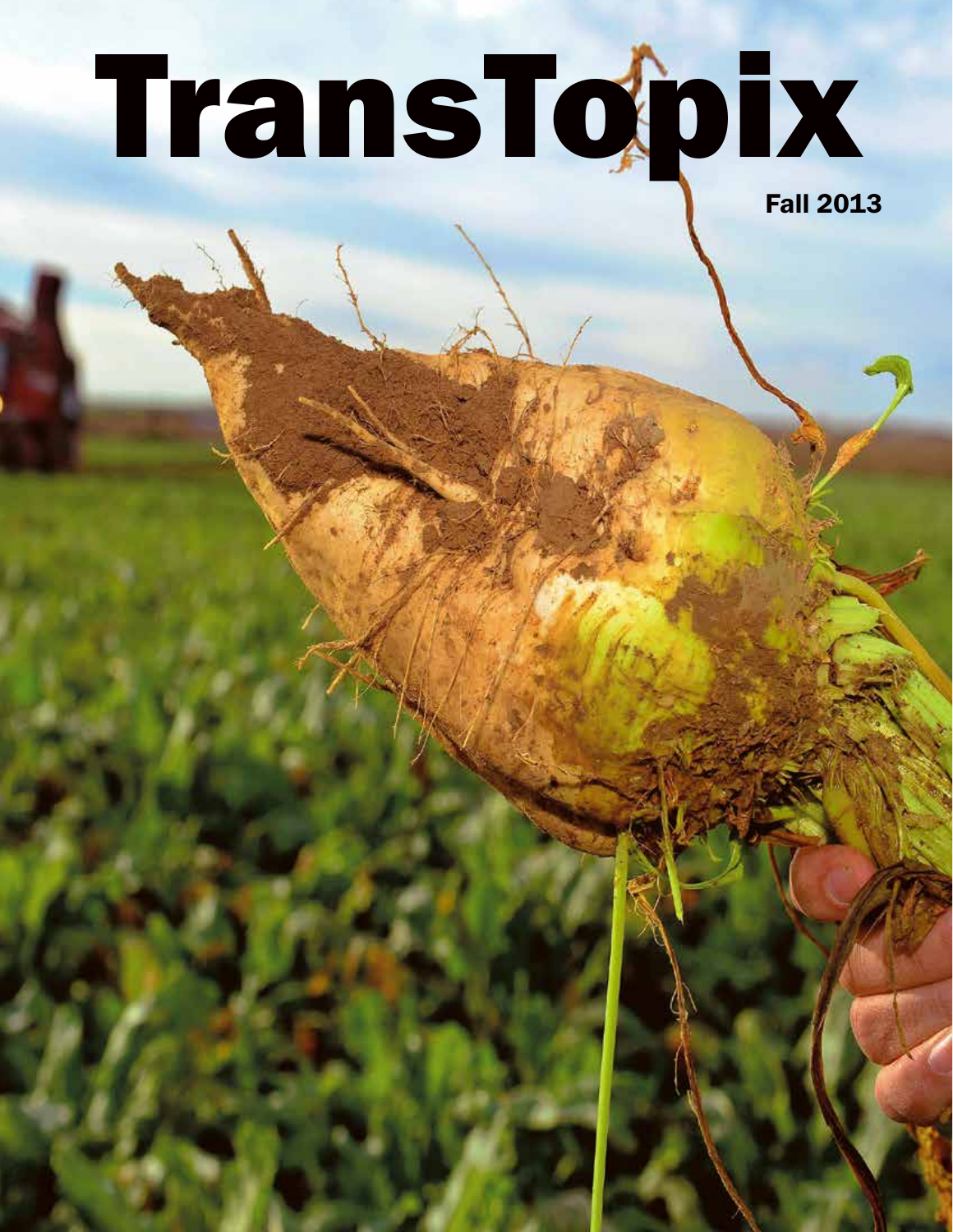# Inside this issue of TransTopix

| President's Corner  3           |
|---------------------------------|
| Bonus referral program  4       |
| Dealing with distraction  5     |
| Focus on RRV  6-11              |
| Our history in the Valley  6    |
|                                 |
| A long history of innovation  8 |
|                                 |
| Innovation: Cages 10            |
| High-tech tractors 11           |
| Division reports 12-16          |
| Summing up summer  17           |
| The women of Transystems 18-21  |
| Adminstrative report  22        |
|                                 |
|                                 |
|                                 |



**ON THE COVER:** Behold the beet. Sugar beets flourish in temperate climates where the growing season is about five months long. When fully grown, a sugar beet is about a foot long, weighs two to five pounds, and is about 18 percent sucrose. Beet sugar represents about 54 percent of domestically-produced sugar. In 2012, 28.9 million tons of sugar beets were harvested in the United States. Rion Sanders photos

### **Transystems values start with respect**

ransystems' strategic plan seeks to ensure that Transystems improves continuously and does not become complacent. The country of the country of the country of the country of the country of the country of the country of the country of the country of the country of the country of the country of the country of the country of the country

While mainly focused on hard numbers (growth of employment opportunities, improving safety, adding new customers and products, etc.), the foundation of this plan is our Mission, Vision and Values (MVV)



statement.

In this issue of TransTopix, we continue to focus on our four core values: Trust, Safety, Respect and Union Free.

It is important that every-

one understands and embraces these values.

The Mission, Vision and Values statement acknowledges the basic principles that guide Transystems.

We started with trust in the spring edition. In this issue, we move on to our second core value: Respect.

Respect is defined as admiration for or a sense of the worth or excellence of a person. We should keep it in mind as we work together.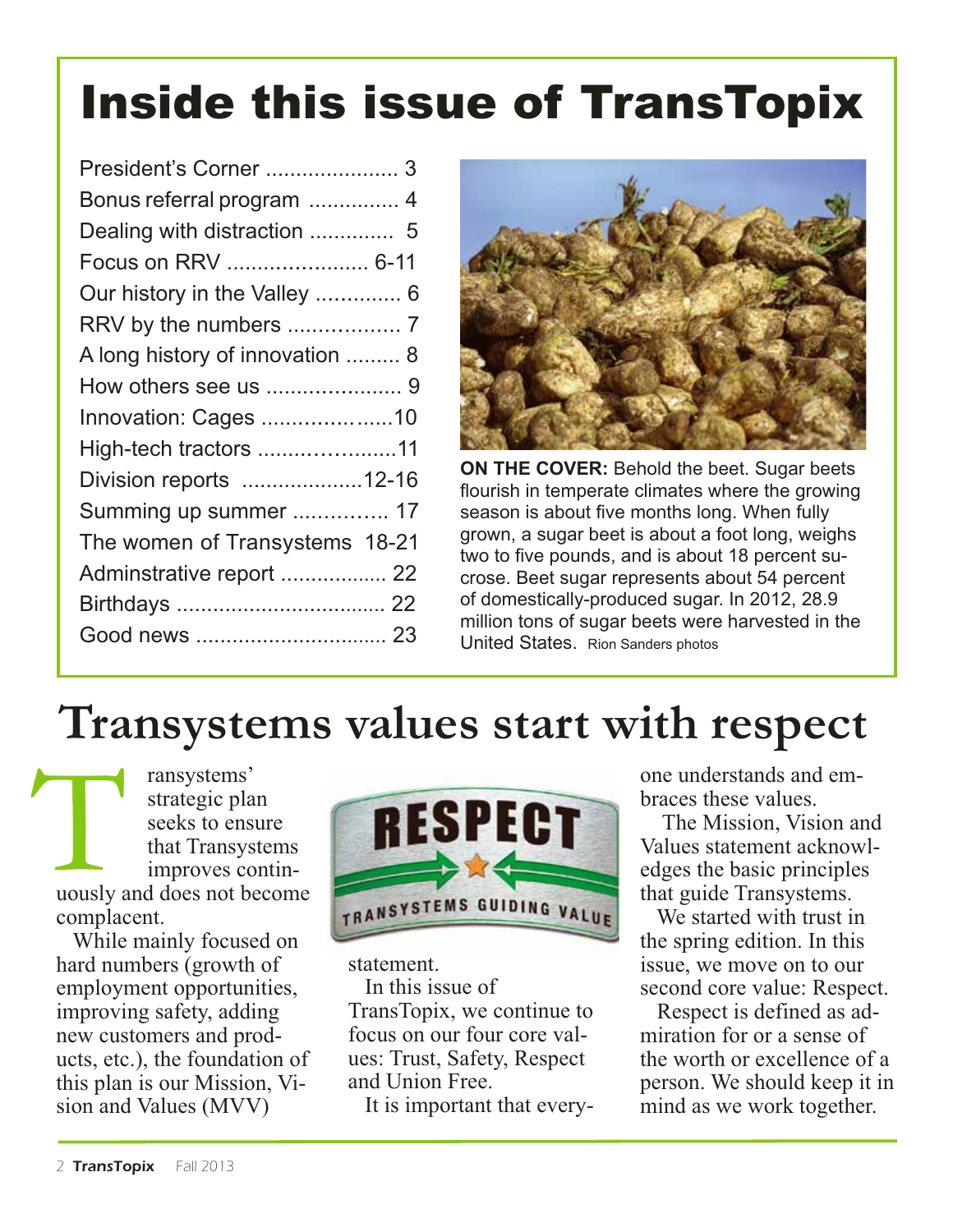# President's Corner **See it, own it, solve it, do it**

t Transystems we focus on finding creative solutions to the challenges we face. To help us reach that end, we are building a culture based on the book, "The Oz Principle: Getting Results through Individual and Organization Accountability." I discussed that book and our plan in my last column. A

This time, I would like to focus on the specific steps that will move us toward our goal. Unlike the Land of Oz, there are no wizards to solve our problems for us. It's up to us. We are accountable for our shortcomings and our successes.

Accountability, according to the Oz Principle, is "A personal choice to rise above one's circumstances and demonstrate the ownership necessary for achieving desired results"

Let's take a look at accountability steps and how they will lead us to a stronger organization. See It – Our ability to acknowledge problems. The Lion in the Wizard of Oz represents the courage to see challenges. The Oz Principle is about being proactive in solving the problems we



know are there. The question we need to ask ourselves is: "What is the real problem

that is preventing us from achieving our desired result?"

Own It – The Tin Man represents the heart to Own It. If we refuse to take ownership in the problem, we won't invest the time to solve it. This is where we play the blame game. If we can blame the problem on someone or something else, then we don't have to deal with it.

The question we need to ask ourselves is: "What role do I play in the problem?" Solve It – The Scarecrow represents the mind to Solve It. Being willing to rise above our circumstances to find a solution is not an easy task but it gets results. This means taking risks and never settling. Always asking "What else can I do?" reframes the conversation. Too often we hear, "We can't do that" or "That's not part of my job."

The question we need to ask ourselves is: "What else can I do to get the results that I want?"

Do It –We can see it, own it, and solve it but if we don't do anything then nothing changes. Doing it means we have to follow through and take action.

The question we need to ask ourselves is: "What actions will I take to make sure the problem is solved and results are achieved?"

Many Transystems people already use the Oz Principle by getting involved and using ingenuity to solve problems.

You will hear and see more about this program as we create a culture of accountability. In my next article, I will discuss the Transystems' Belief Statements that define the direction we are headed with our culture. I will share some of the tools we are using to reinforce these beliefs and stories of employees who are living them.

I am honored and humbled to be part of a great organization.

I hope you will join me on this exciting journey to a stronger organization.

> *Scott Lind, President and COO*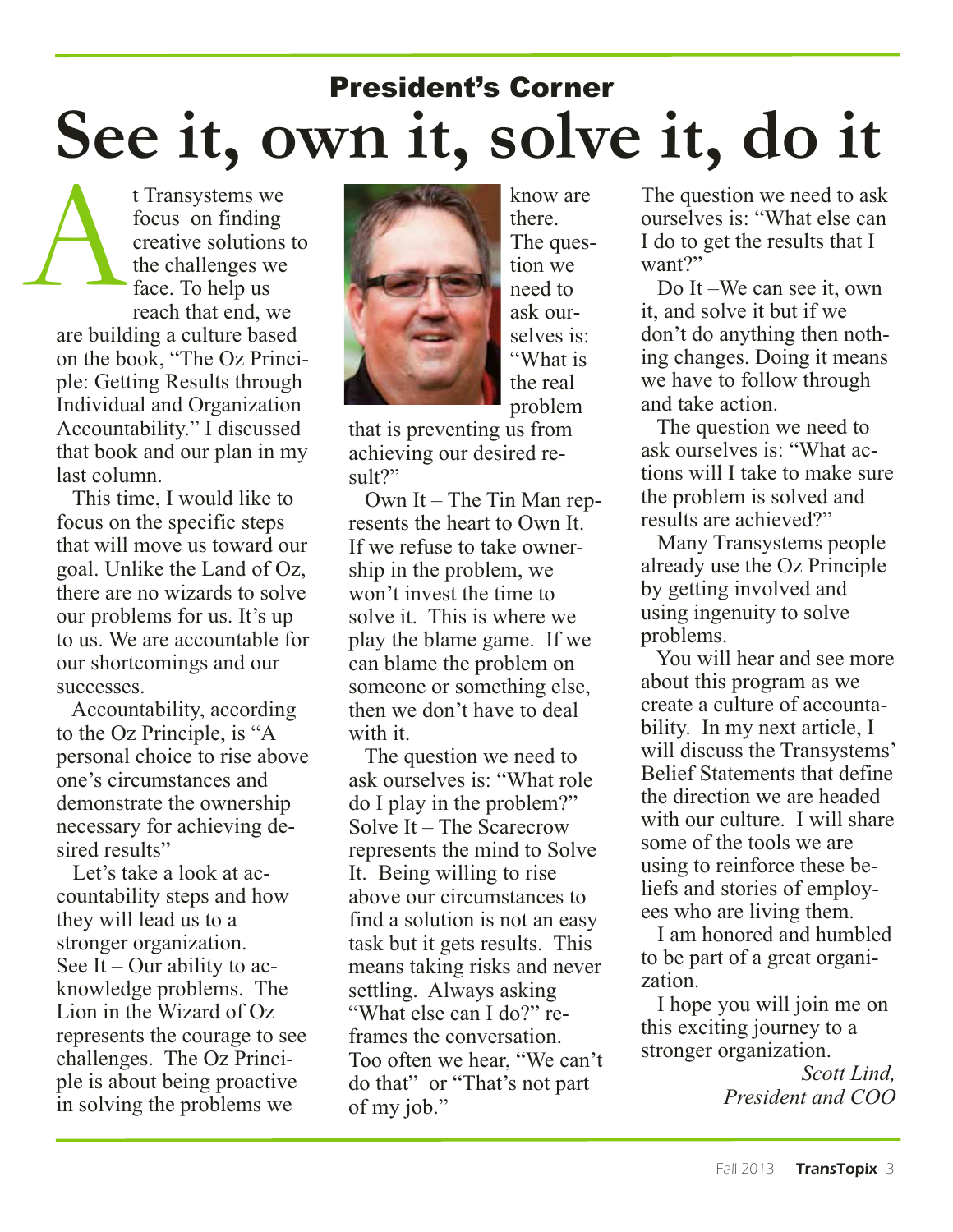# **Bonus referral: Santa's little helper**

hristmas is a'coming and a little extra cash would not be a bad thing. Transystems bonus referral program offers a \$500 bonus to any employee who successfully refers a friend or relative for a job. C<br>ferrel pro

The bonus program has been in place for more than a decade and has really taken off the past two years, according to Ann Powers, Vice President of Finance.

"In 2012, 60 referral bonuses were paid," Ann said. "To date, for calendar year 2013, 54 have been paid; 23 of those since the beginning of the campaign."

It is a program that has proven mutually beneficial. The referring employee gets the cash and Transystems gets a new employee who has been "pre-approved" by a current employee.

The Hillsboro project has seen exceptional use of and benefits from the referral program. Employees throughout the project, from clerks to technicians to drivers and loader operators, have made new employee referrals.

"The program works because the best possible advertising for a company is a happy employee," Tim Plumley, Hillsboro Project



Manager, said. Most often, the employee making a referral is a long-term worker. "Most every em-

ployee who has made a referral comes back to work year after year. They are happy. Our safety culture and our open door policy draw people to want to work for us," Tim said. "When an employee refers a friend or family member, it shows that they are dedicated to the company."

A referred employee must be on the job for 30 days before the bonus is paid to the employee who made the referral. That has increased participation in the program, Tim said.

"Anytime I can give an employee a \$500 check, it's good," he added.

Maxwell Lamb is not only an all-star employee (see TransTopix Winter edition 2012), he's an all-star referrer. A driver for six campaigns, Max has referred five or six friends and family members who have become valued employees.

"Transystems is a good company to work for with good people who will help

you out when you need to know something," Max said. He came to the Red River Tim "Most Valley as a



teen in 1976. He and his wife Sheila have seven daughters, three sons and 12 grandchildren.

"Never a dull moment," Max said.

Jim Wishart, a driver in Hillsboro, gets a helping



hand from technology when he refers friends to Transystems for employment. "I use

Jim

Facebook to get hold of people," Jim said. So far, the second-season driver has referred a handful of people, mostly from his hometown on Lake Michigan.

"It's nice to have a few folks from back home here in North Dakota," Jim said.

The \$500 bonus is not the only thing that spurs Jim to refer. "The unemployment rate back home is running about 20 percent. I feel good to know I've helped someone find a good job," he said.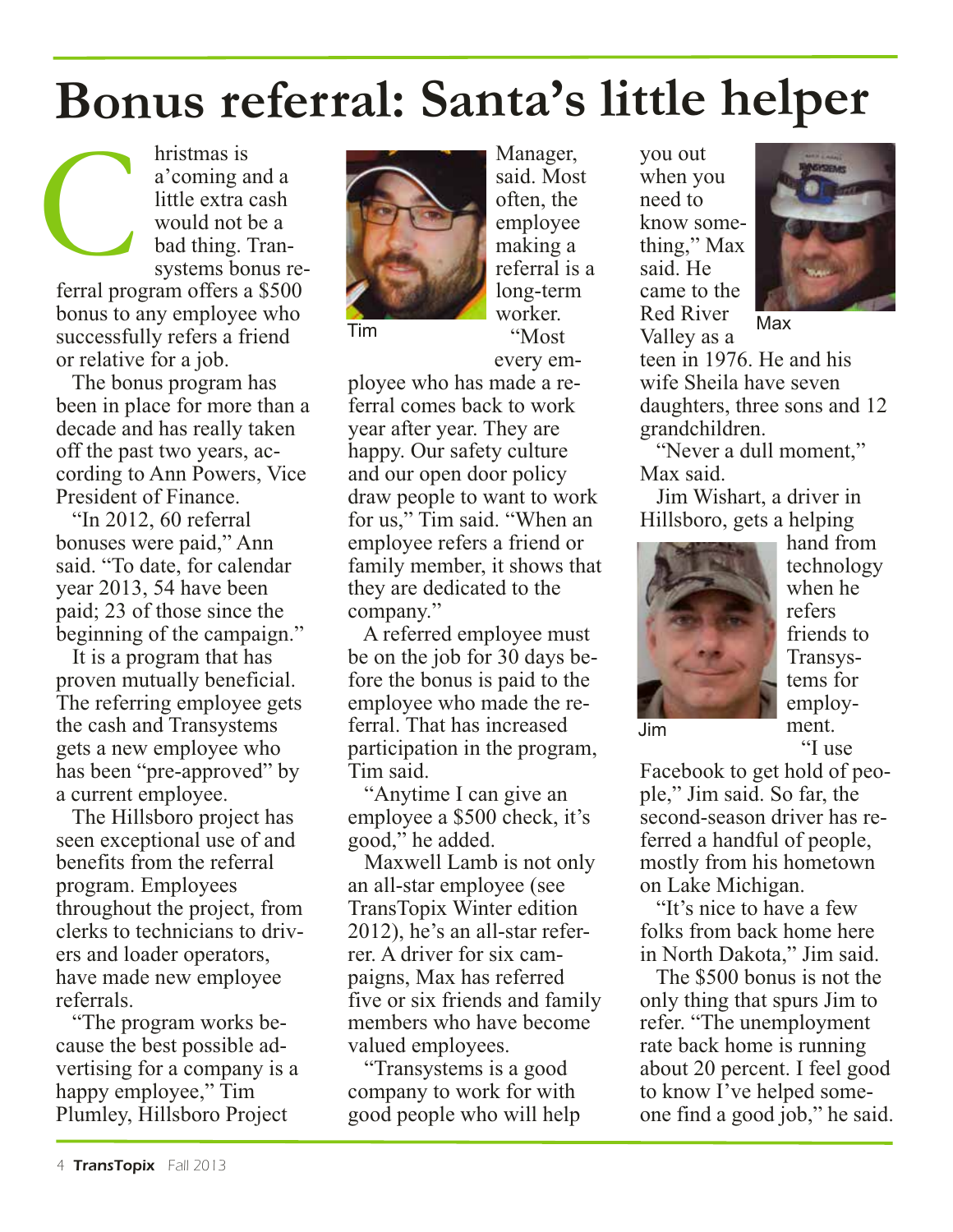# **Manage distraction for safety's sake**

Sensible steps curb dangerous distractions at work

#### **By RICH CARL Vice President of Safety**

istraction is part of everyday life. We cannot eliminate distractions. They can interfere with our productivity, our comfort, and, sometimes, with our wellbeing. D

In some cases, we like distractions and are not willing to give them up, e.g., most people listen to the radio while they drive. Sometimes distractions can be positive. That feisty radio talk show may help us stay alert.

If we cannot or will not eliminate distractions, how do we manage them?

I am particularly concerned about distractions that affect safety.

Over the next few months you will hear from me about techniques to manage distractions while working. I hope that you will apply these techniques to your non-work activities.

Since Transystems' business is so involved with



driving, that will be my first priority in the management of distractions.

Step one: minimize opportunities for distractions.

### Plan ahead

Plan what you need to do during your shift in advance of the beginning of your shift.

This goes beyond your lunch box. Check your schedule. Do you need to contact people or set or change your schedule? Is anyone expecting to contact you? When? How?

Communicating with others often involves the cell phone.

A major safety concern is the distraction of the cell phone.

#### How do I manage my cell phone?

Let people know that you are not always available through your cell phone and that they should not expect an immediate response to a call to you.

Step two: keep your cell phone out of hearing and sight when you should not use it.

When you can hear your cell phone or see its screen, you are tempted to glance at the phone to determine who is calling.

### That glance is dangerous

Two seconds at 60 mph is the distance of two basketball courts – nearly the length of two high school gyms in two seconds.

Three seconds in a school zone at 25 mph is more than the distance between three houses. Think of kids who could step into the street.

Step three: Use your cell phone when appropriate.

When you keep in contact with people who expect you to call you reduce their need to contact you and your concern about maintaining contact. Frequent cell phone contact is OK when in safe situations.

The cell phone is not the only source of distraction.

Place your other things in the cab appropriately.

Do not place things where you will be tempted to reach for them while moving.

Use only an original equipment cup holder that you can reach without averting your eyes or leaning away from the steering wheel or controls.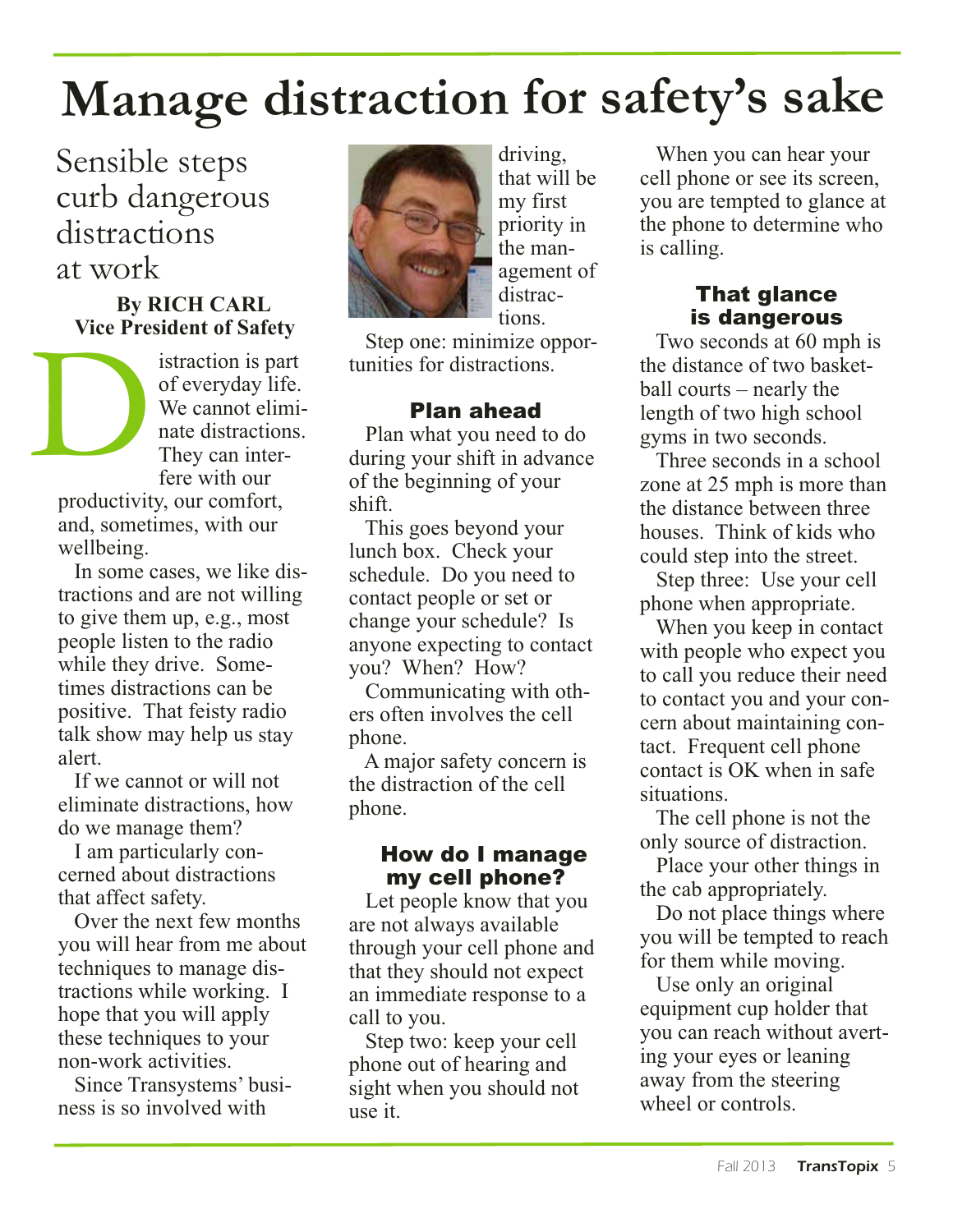

# **Our roots run deep in RRV**

For three decades, Transystems has been at home in the Valley

ho are these guys from Montana?" That's the question Scott Lind asked himself 30 years ago, when the Grand Forks Herald ran an article announcing that Transystems had won the bid to haul sugar beets in the Red River Valley. "W

> Then, Scott was not long out of school and working as a driver for E.W. Wylie. Now he's the President of Transystems.

It didn't take long for those "guys from Montana" to become part of the fabric and family of the RRV.

Transystems employees live, work and play in the Valley.

"I see Transystems people involved in every facet of the community," Don Shilling, president of General Equipment, said. "They live here and participate wholeheartedly in community activities."

Whether it is filling sandbags during a flood, coaching a little league team or sponsoring a car in the drag races, Transystems people are a visible part of the community.

"I see them working long hours at their jobs, then working long hours in the community," Don said. "You can't tell which ones are transplants and which ones grew up here. They are part of that huge fraternity of people involved with sugar beets, whether growers, vendors, suppliers, fuel suppliers or the tire guys. We all know each other."

Transystems has been part of the Red River Valley for a long time and will be there for a long time to come.

"Many residents never knew life before Transystems. You are an ingrained part of our culture and our community," Don added.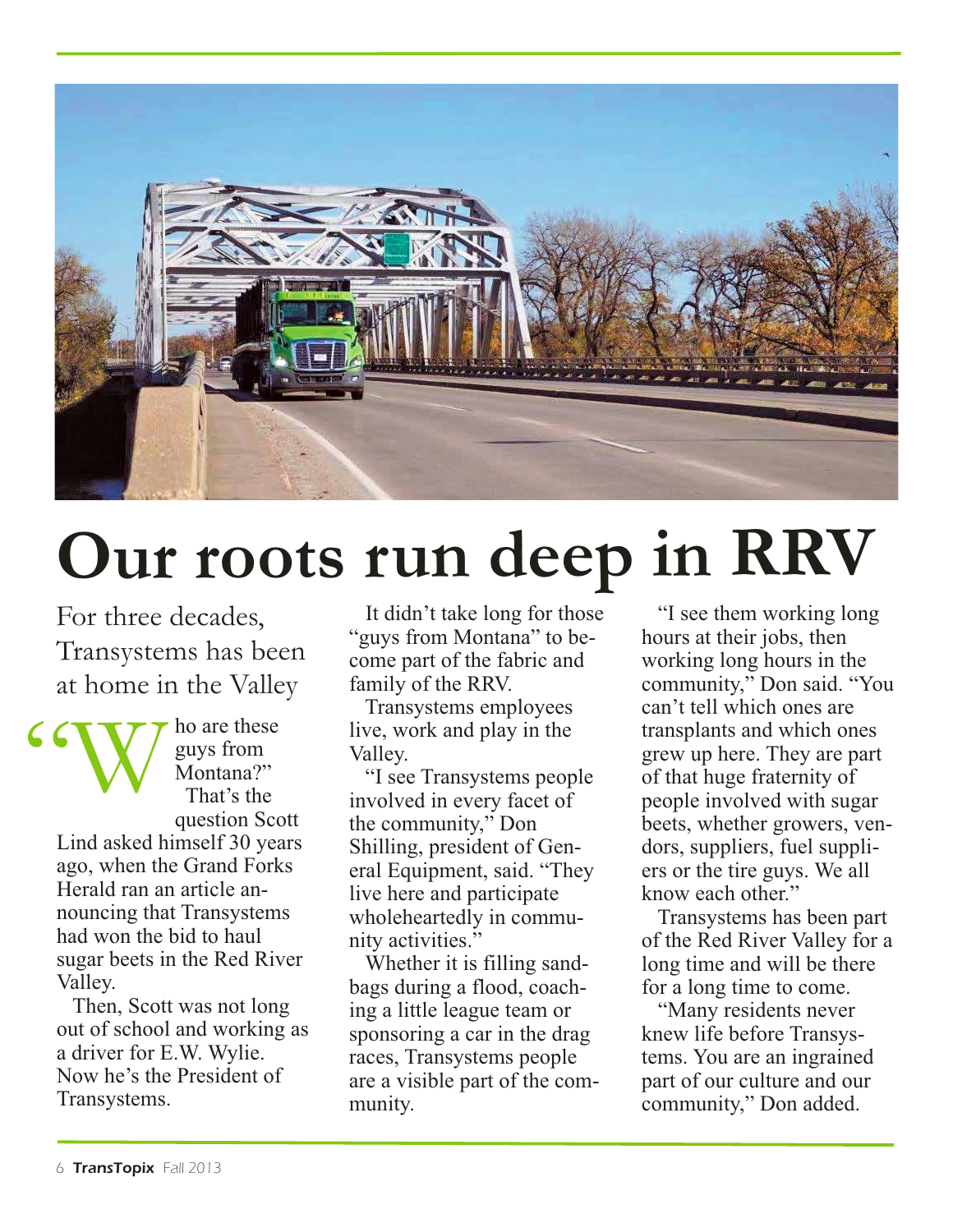# **Numbers tell our story in the Valley**

t is easy to get used to the idea that the campaign is just another campaign. Not much different from the last and not much different from the next. So what's the big deal? Transystems people have been doing this for ACSC for 30 years. I

If we spend a little bit of time with a pencil and paper, maybe we can figure out that it *is* a big deal each and every year.

Let's start with the really big numbers.

The growers harvest between 10 and 11 million tons of beets each year.

The professional drivers at Transystems cover about 13,700,000 miles every single campaign. That seems like a big number but maybe we need something to compare it with. How about driving round trip to the moon 29 times a campaign? Or driving around the earth twice each day of the campaign?

Timing has something to do with it as well. The RRV team delivers 36,000 tons per day to the hoppers. That's 1,171 loads a day.

Technicians shouldn't be overlooked. They keep the equipment running including the 1,728 tires rolling along every day.

Of course, all of the ad-





ministrative work is automatic. Right? Wrong. The administrative staff keeps about 360 time cards squared away each day. Not to mention repair orders, purchase orders, audit records and a bunch of regulatory mandates.

Now let's switch to the small numbers. You know, the ones measured in seconds.

Loader operators in the RRV must scoop up a bucket of beets every 11 seconds to keep up with the factories.

**Above**: The way we were. Transystems' 1994 RRV fleet. **Left**: The way we are now. Brand new tractors and trailers are bringing in the beets in Moorhead this campaign.

The other little number is what ACSC and it growers get paid for sugar. This isn't profit. It is the entire amount they get to plant, raise, harvest, haul, process and bag sugar. They get about \$0.25 per pound of sugar. Pay all those expenses out of the \$0.25, and what is left over is profit.

See how easy it is to lose sight of the truly outstanding effort the RRV Transystems team puts out each year?

Three cheers for all involved.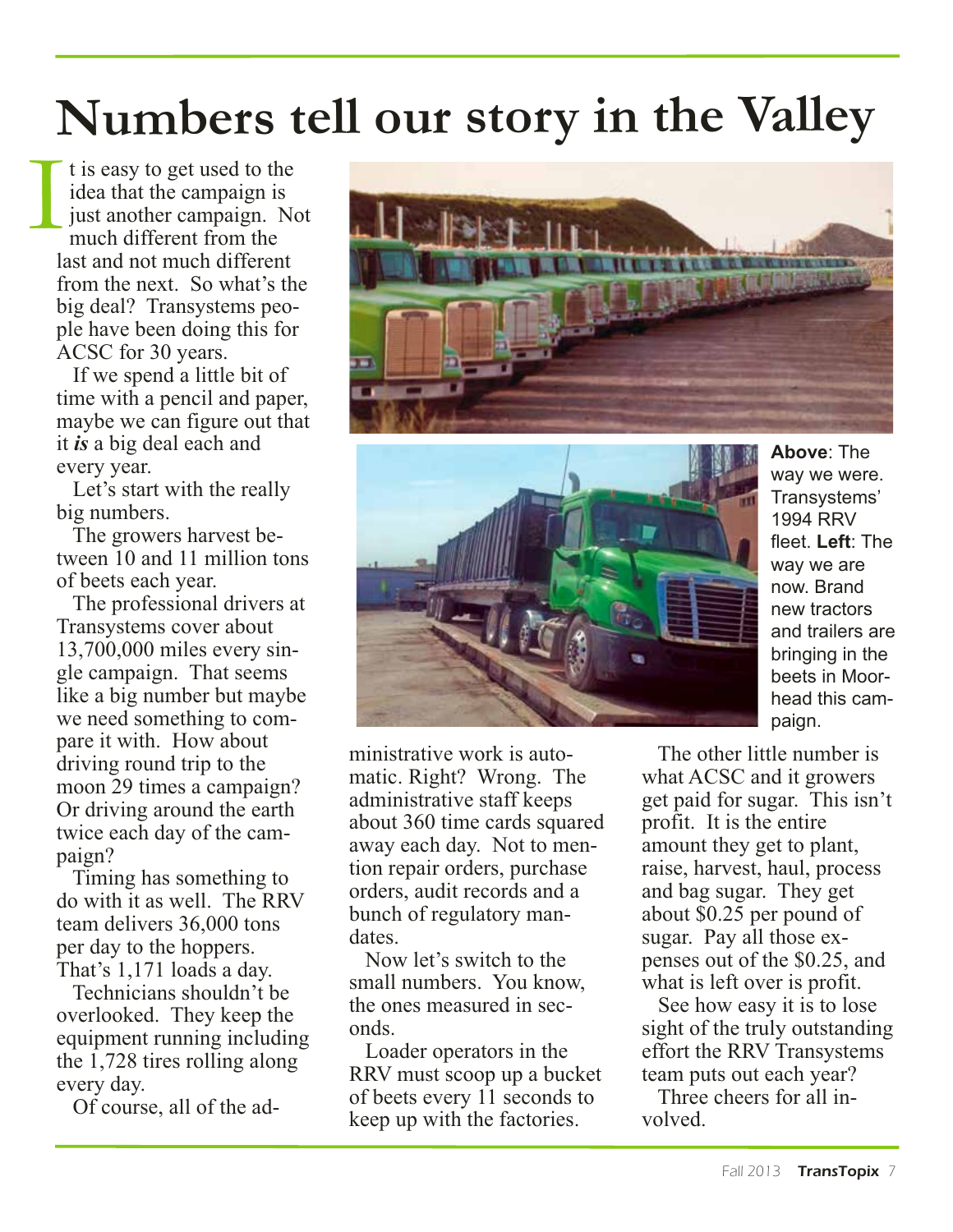### **Red River team packed with innovators History**

he Red River Valley Division has <sup>a</sup> long history of innovation. Mesh-sided trailer cages reduce the empty weight of the tractor-trailer unit and allow for greater payload. The first order of heavy-duty fish net to be delivered to Grand Forks, North Dakota prompted the supplier to ask: "Are you sure?" T

This campaign, Transystems introduced <sup>a</sup> very fine mesh on the trailer cages. This mesh reduces drag and improves fuel mileage.

Design of the trailer cage frame was another major innovation. Chrome moly tubing is the principal structural componen<sup>t</sup> of trailer cages.

A driver who had used chrome moly in his racing car suggested that chrome moly would be <sup>a</sup> good alternative to other metals in the cage frames. While more expensive than steel and aluminum, chrome moly's lightweight more than compensates for the added cost by improving payload. Transystems has patented the trailer cage design.

The RRV Division frequently has introduced new configurations of equipment in order to improve efficiency. Doubles units for



Mesh-sided trailer cages are the most recent innovation from the Red River Valley. Jessica Harris photo

delivery of beets from North Dakota origins to the Hillsboro factory allow for <sup>a</sup> significant improvement in payload and for fewer trips.

The 53-foot long semitrailers introduced for the 2013-14 campaign allow Transystems to take advantage of recent changes in Minnesota vehicle size regulations.

The RRV Division improved efficiency by eliminating dedicated yard trucks and substituting <sup>a</sup> mix of standard and self-unloading linehaul units to handle yard beets.

Two major innovations in efficiency and especially

safety were the elimination of tie-downs during unloading of side-discharge trailers and automation of the gate opening function. Attaching chains to restrain trailers during unloading and manually opening gates exposed Transystems drivers to <sup>a</sup> number of hazards.

The RRV Division introduced audible deer alarms at the East Grand Forks project and realized an 80 percen<sup>t</sup> year-over-year reduction in deer hits. The deer alert now is standard through most company operations.

Innovations in the RRV Division go beyond hauling See HISTORY, next page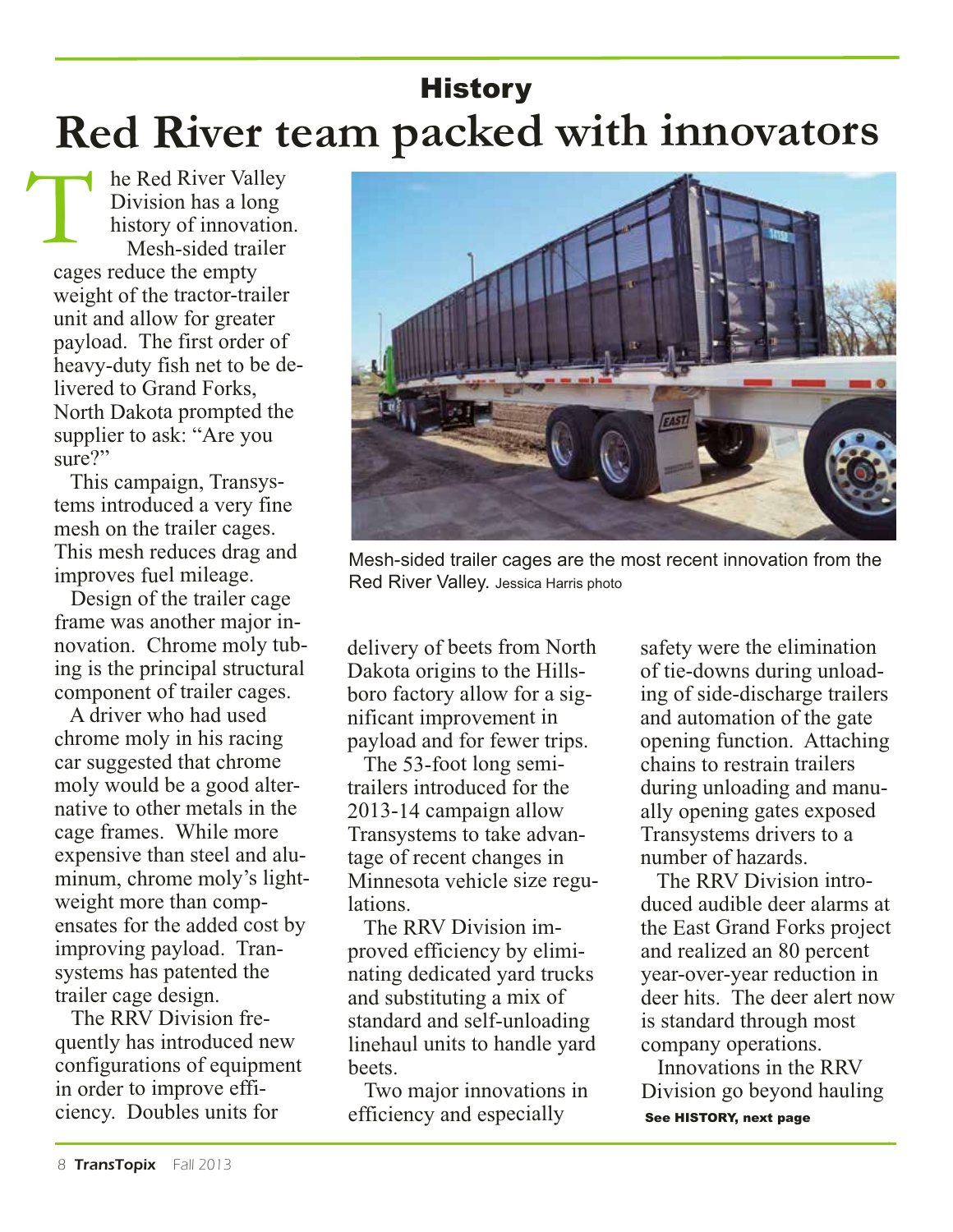# **Partner's perspective of Transystems**

Fargo equipment dealer values lengthy relationship with Transystems

wenty-one years ago, Mike Rice walked into General Equipment in Fargo looking for another option for loading sugar beets. It was the beginning of a long, mutually beneficial partnership between Transystems and its equipment supplier. T

During the 1992-93 sugar beet campaign, General Equipment supplied a single test loader to Transystems. One thousand machine hours later, the loader had proven itself and the folks at both Transystems and General Equipment knew they had

found a partner. Transystems bought 15 loaders from General in September of that year and has been a satisfied customer ever since.

Don Shilling is president of General Equipment. The company he heads has roots even deeper in the Red River Valley than Transystems' own. General Diesel, the forerunner of General Equipment, opened its doors in Fargo in 1951. The company is one of 39 Komatsu dealers in the United States and is locally owned.

Doing business with Transystems changed the way we do business, Don said.

"When Mike walked in the door in 1992, we were a fairly small independent dealer. We had 'normal' business hours, 7 a.m. to 6 p.m. each day and Saturday

### Continued from previous page **History**

equipment. The division developed dry unloading systems for several locations. These systems allow for backup and greater throughpu<sup>t</sup> of beets.

The RRV team was in the lead on development of the safety pull systems widely used in the company's operations.

Swing-away windshield cages for loaders now allow operators to clean windshields while standing firmly on the ground.

The division also introduced the use of excavators for teardown of frozen sugar beets.

Innovation goes beyond hardware. A Drayton driver suggested the 4 and 2 schedule that allows employees more time with their families while complying with hoursmornings," Don said.

"When we got the contract with Transystems, we had to kick it up a notch. Since Transystems ran 24-7, it became a different commitment for us to provide the service they required. As a result, our operation has evolved. Transystems was instrumental in changing our business model."

From day one, the two companies have worked as a team, Don said. Communication is key to that teamwork. At the end of each campaign, there's a gathering to evaluate how it went and how the loaders worked.

"Both companies do a really good job communicating, and we learn from our mistakes. We are partners more than just customer and vendor," Don said.

of-service regulations.

It is worth noting that not all attempts to innovate have succeeded. One giant unloader was an expensive failure, but the company knows that <sup>a</sup> culture of innovation implies taking risks.

Another innovation for the RRV Division is coming soon. The division will construct shops to its own designs. These facilities will improve working conditions for all Transystems people.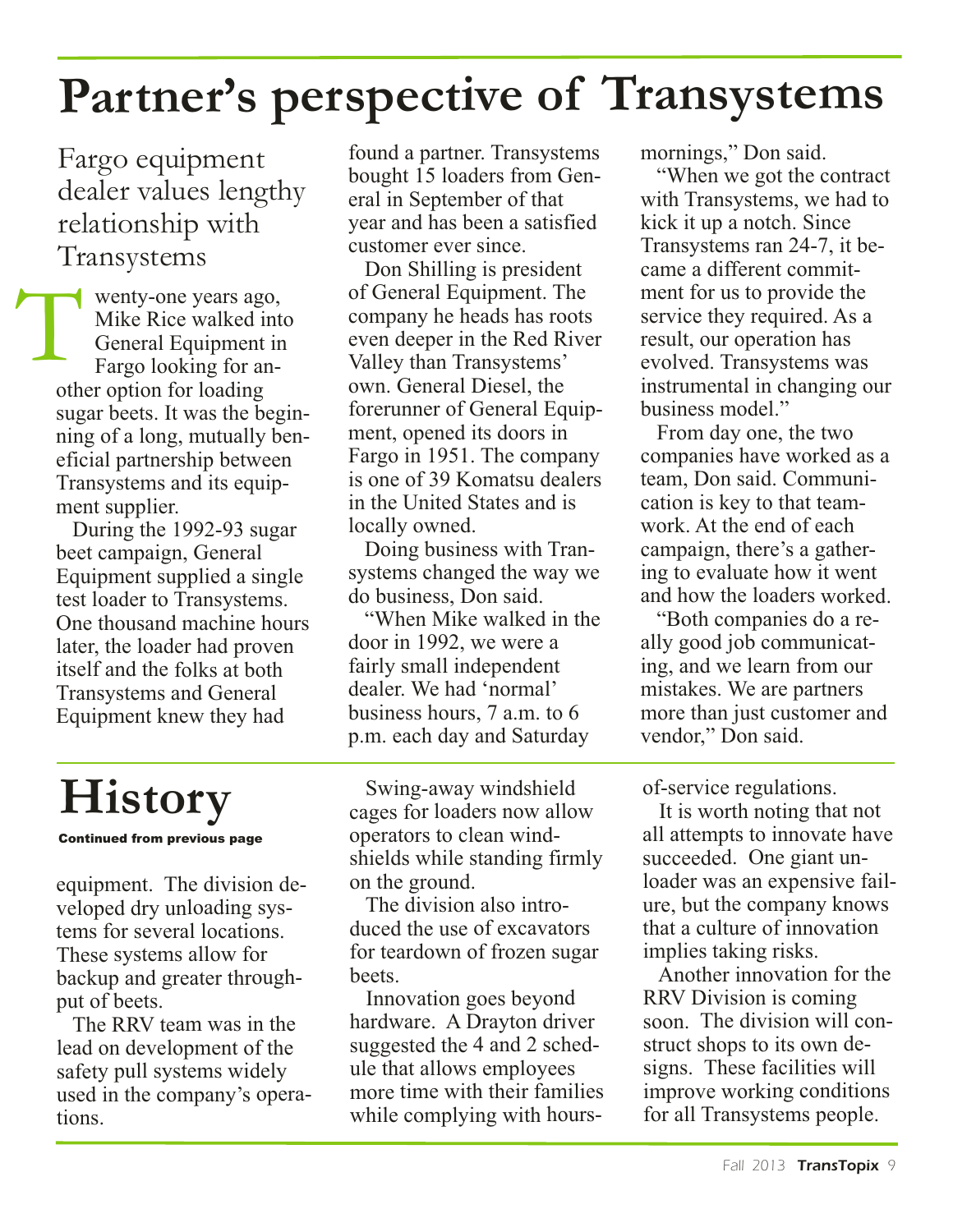### Innovation

# **New trailers getting the job done**

ow do you squeeze 53 feet into 45 feet? That was the challenge the Red River Valley crew tackled late last spring. It was all about taking advantage of recent regulatory changes that allow larger gross vehicle weights in Minnesota. This opportunity requires <sup>a</sup> 53-foot trailer, but the RRV innovators could not increase the length of the beet cage because American Crystal's receiving hoppers accommodate trailer cages to <sup>a</sup> maximum length of 45 feet. H

Solution: Increase the cage height and width and make the trailer frame longer. More beets fit in the cage and the additional eight feet of trailer frame allow for axle placement changes that permit the larger payload.

"We were able to pass that savings on to the customer," Ben Purrington, Division Maintenance Manager, said.

The new trailer and cage concep<sup>t</sup> was complete last spring. Plans went to the trailer builder in Ohio at the end of May, and the first 53 foot trailers started showing up in the valley during the third week of June, enabling the RRV technicians to kick into overdrive to assemble



One of 77 new high-tech tractors pulls a trailer with the new mesh-sided cage. Jessica Harris photo

the new cages and mount them on the trailers in time for the beet harvest. It is <sup>a</sup> Transystems success story.

The new trailers and cages are working out well, and feedback from employees, customer and the general public has all been good. The taller cages and mesh that holds the beets in mean the load is virtually unseen when it is traveling down the road. This not only gives the trailer <sup>a</sup> nice sleek look but also is more efficient and contains the load more effectively.

"You wouldn't have <sup>a</sup> clue what's in the trailer," Ben said. "I took five calls from people who saw the new

trailers and wanted to tell us we did <sup>a</sup> grea<sup>t</sup> job and the trailers look nice," Ben said.

Members of the team that made it happen include Steve and Tim Fazekas, Tim Sproule, Talon Grabow, Greg Jenson, Darrin Emery, Keith Needham, Kalvin Iverson, Paul Unruh, Willard Johnson, Mike Urbashich, Greg Lavine, Edgar Carrenza, Ben Jirout, Mark Braaten, Mark Buethner, Aaron Vigness, Todd Dahl, Kevin Kasprowich, Eric Boushey, Nick Zimmerman, Paul Monley, Jeremy Egstad, TJ Ridley, Shannon Colsen, Jeff Primus, Tyler Niemann, Ryan Wagner, Dave Christopherson and Mark Smith.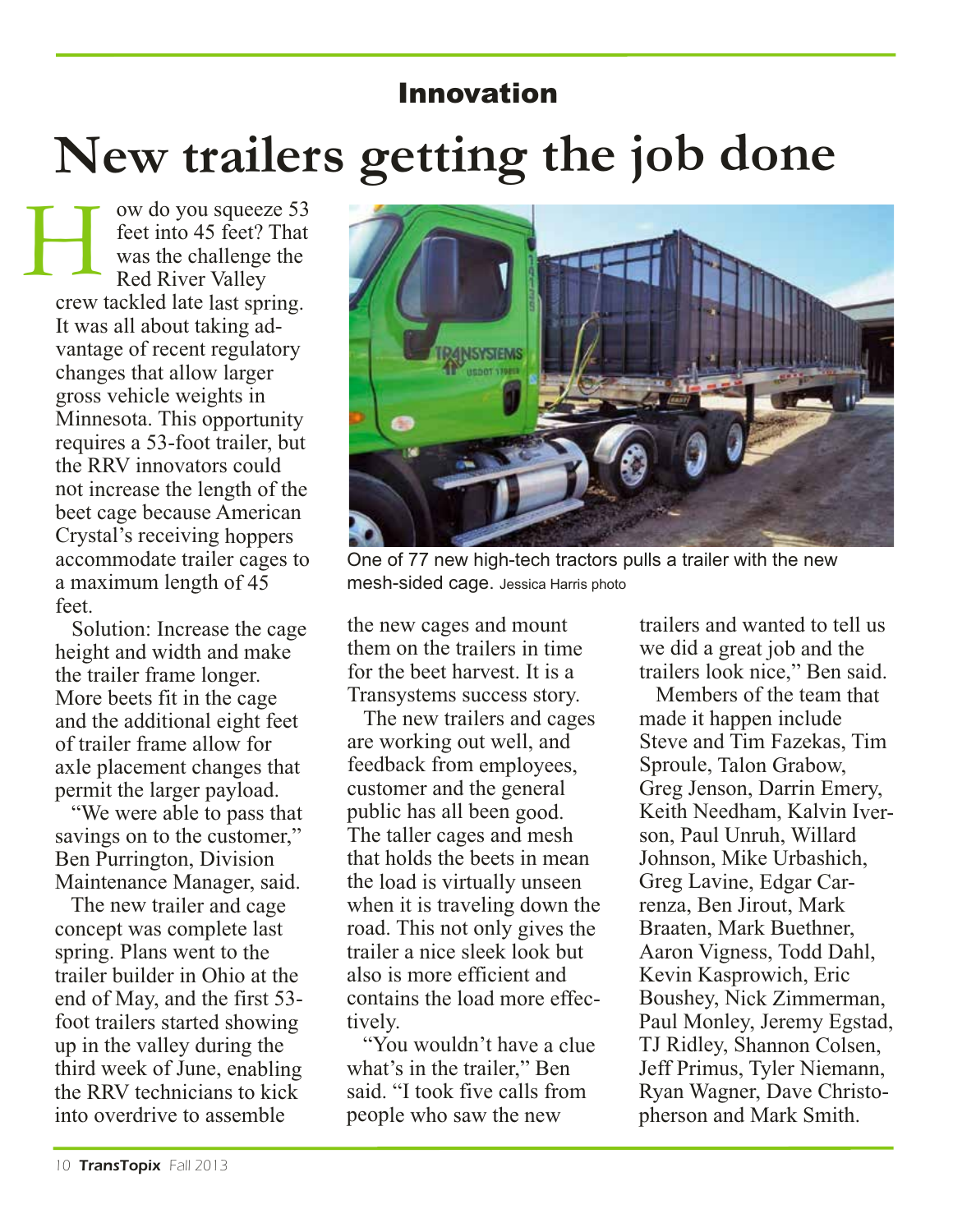### Innovation

# **High-tech tractors safer, smoother**

**By DAN BRENNAN Vice President of IT and Revenue Equipment**

ransystems drivers in the Red River Valley and Renville aren't riding alone. The 77 new Freightliner Cascadia tractors delivered this summer have cabs loaded with new safety and technology features. and 1

> For starters, a virtual technician is always onboard with the driver. The tractor constantly troubleshoots itself, sending data to Freightliner. There, technicians analyze the data and send emails to Transystems' techs. They decide if it's a critical fault or a "service soon" issue. The virtual tech also lets the real techs know which dealer has any necessary parts in stock. This information can prevent a breakdown. We can provide another unit for an employee before the driver is stuck out on the road.

> Then there is the global positioning system which provides a "report card" at the end of each shift. GPS reduces paper work for each driver and generates payroll information. A driver can see which piles have been hauled from, the number of

loads, pay rates and more. Each employee can compare performance with peers for items such as productivity, idle time and fuel economy.

A two-pedal transmission is another new addition. It's a manual transmission that is shifted electronically. The new trucks have no clutch pedals. The transmission learns both the load and how best to shift. The transmission will even skip gears when appropriate. While a fully automatic transmission is expensive, inefficient and heavy, this one is computershifted and drives efficiently, letting the driver concentrate on the road. That translates to less fatigue for drivers at the end of the shift.

Transystems added an industry-leading collision mitigation system to each new tractor. The system is called OnGuard. Radar on the front of each truck watches traffic. The cruise control aid maintains a safe following distance from the vehicle in front of the tractor. It will slow down the tractor or speed it up, as necessary for safety. If a collision is imminent and the driver does not act, the collision mitigation system will and it reacts faster than a driver can.

OnGuard will mean fewer deer hits. Eventually, this system will issue an audible alert if a large animal or other object is on the road. If the object is big enough, the truck will take action to avoid the collision if necessary.

New roll stability control aids drivers who drive the same routes over and over. A tractor will sense the g-force as it goes around a corner and will take away the throttle and apply the brakes if necessary. The system issues an alert in the cab, giving the driver immediate feedback.

Other safety devices on the new tractors include LED headlights, which burn longer and brighter. This means fewer bulb changes and better visibility. Advanced sensors have been added to every wheel resulting in improved electronic traction control performance as well as smarter ABS performance. This helps drivers get going when starting on slippery surfaces. Steering axle air suspensions have been added to these tractors. This suspension provides a smoother ride for the driver and more stability during turns.

See TRACTORS, next page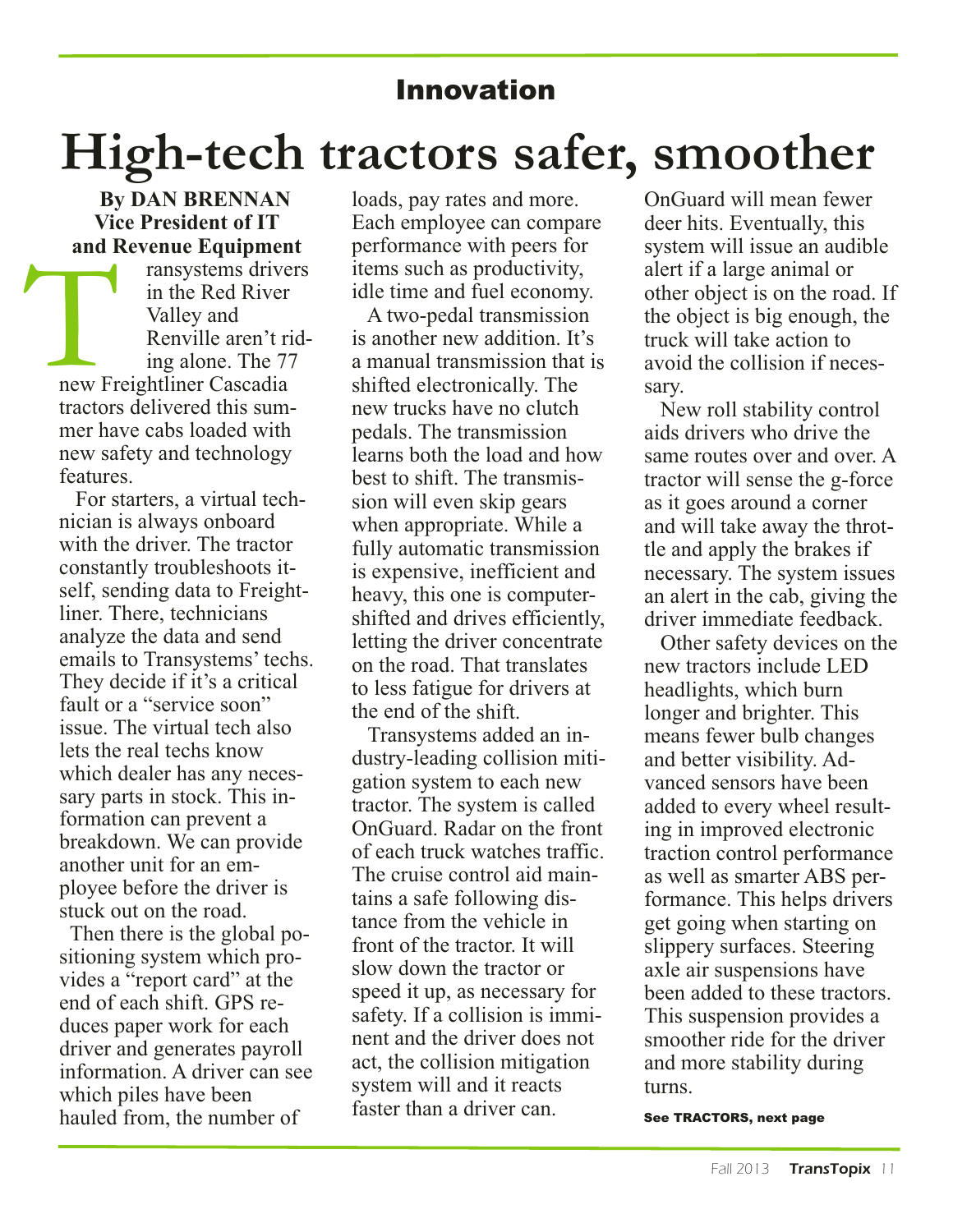### **Beet campaign going well in RRV** Division Reports

F

all moisture gave the beets a boost in the Red River Valley, increasing the estimated crop by a million tons.



A late planting start and fairly dry summer had us looking at a crop of about 9.6 million tons. With the

recent rains, we expect to haul closer to 10.6 million tons.

The campaign is going well. We are about 95 percent complete with the harvest in the RRV. The northern districts are finished because of the drier lifting conditions.

We started hauling beets Sept. 5 and will run into mid-

# **Tractors**

#### Continued from previous page

Sophisticated steering wheel airbags made their debut on these new tractors. The airbag systems are much more complex than <sup>a</sup> standard automobile airbag, which is tied to sensors on the car's bumper. In the new tractors, <sup>a</sup> computer under the driver's seat takes readings every tenth of <sup>a</sup> second to see if it

May with the Minnesota factories and until around the first of June on the North Dakota factories.

Along with tons of beets, our 70 new tractors and 77 new trailers have hauled in a lot of positive feedback, not only from our drivers but also from residents of the RRV. Our neighbors and the people we share the road with appreciate the sleek look of the new equipment.

That new equipment is performing very well. Any time you get new equipment a few challenges come up. We have overcome every challenge that has popped up, thanks to the creative genius and hard work of our employees. Their hard work never stopped from the end of last year's campaign to the start of this one. For the RRV folks, summer was actionpacked. We ran late into

needs to do something.

None of the improvements were mandated. Transystems ordered the improvements to enhance safety and to improve drivability, reliability and productivity.

Feedback from drivers has been positive.

"The drivers really enjoy driving the new units. They like the new safety features. They have <sup>a</sup> very smooth ride with plush seats," Troy Carl,

June, and then had to get the new tractors ready to roll and build cages for the trailers. Everyone pulled together to get it done. We sent drivers out to North Dakota to help on construction and had local jobs as well, including a haul for Kane Transport.

We'd like to wish Drayton Project Manager Kris Helm good luck as he and his family head to Minneapolis. Billy Holum will be taking over as Project Manager in Drayton. Sean Scott is the new supervisor there. We'd like to welcome Tracy Hefta, a new clerk in Hillsboro.

We have an amazing team here in the RRV. Keep up the good work. I look forward to a long successful campaign.

*Troy Carl, Vice President and General Manager, Red River Valley Division*

Red River Valley general manager, reported. "Going back to Transystems green has been <sup>a</sup> big hit with everyone."

And it's not just the techloving young drivers who value the new systems. Seasoned drivers see the value of the product. More experienced drivers know to ask, "What does it do for me?"

The answer with these tractors is all good.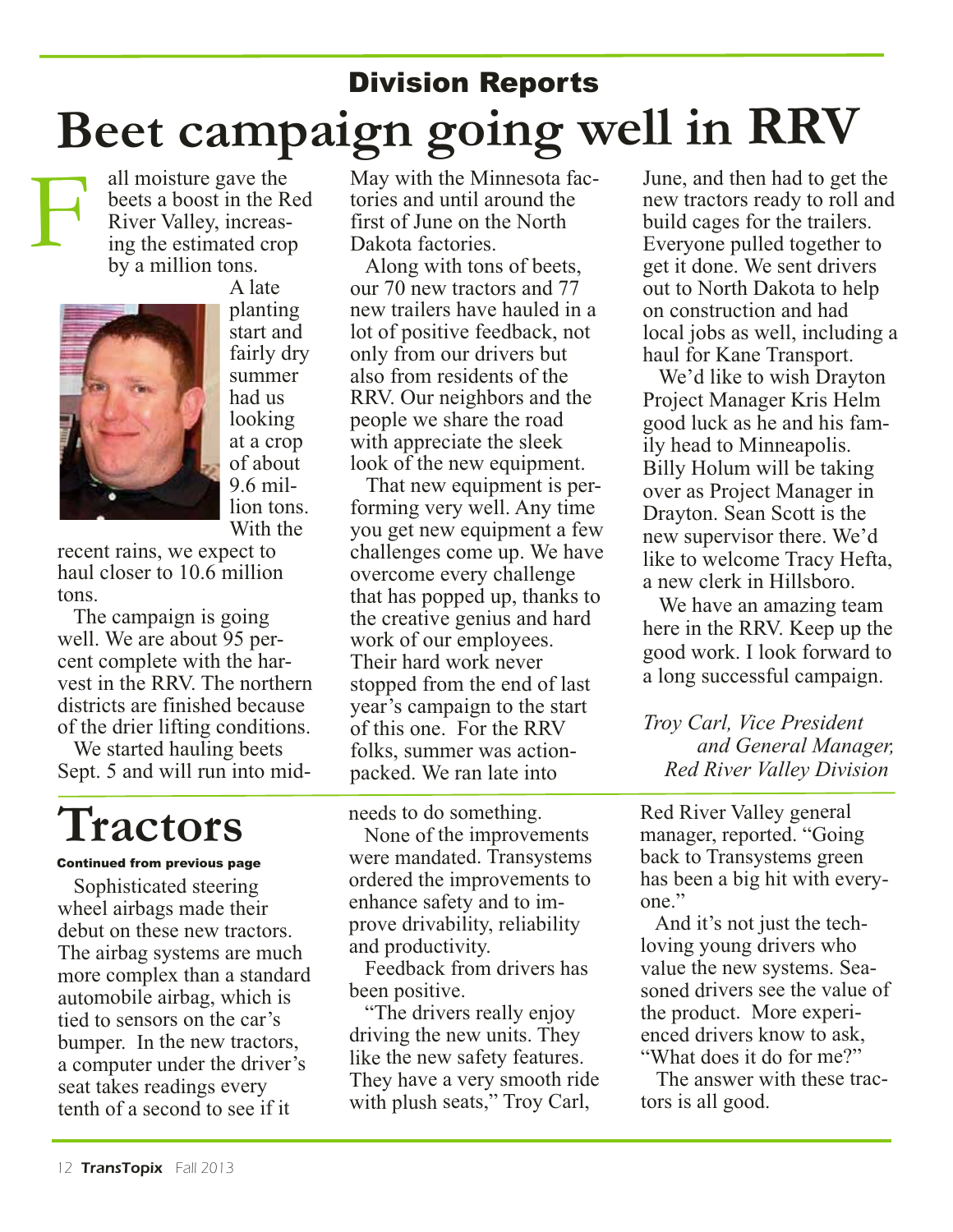### Division Reports



Although it was wet, Transystems employees in Worland pushed on to get the factory started safely and efficiently . Ryan Moore photo

# **Rocky Mountain Division going for it**



veryone has rain problems, and the Rocky Mountain Division is no excep-



tion. We had some interesting moments wondering where we were going to

come up with sugar beets as the campaign started this year.

A slightly late start, compounded by rain and the mud that comes with it, kept many growers out of their fields. For a while, they struggled to dig enough beets to keep the factory going. We were jumping from pile to pile to keep the factory supplied.

Everyone worked together and we overcame that early challenge and kept Wyoming Sugar in beets.

After our successful summer construction projects in North Dakota and lending a hand to move man camps to the Red River Valley, we all returned to Wyoming eager to get back on the beets and that's what we're doing.

A break in the weather helped things dry out after we got started. The growers are pulling their beets, and everything is looking good. We've run loss-free so far and everyone is pleased with that.

A newer loader in Worland and a handful of new employees are more reason to be pleased with the way the campaign is shaping up.

I'm happy with our employees' attitudes and look forward to getting back on schedule and going for it.

> *Steve Torix, Manager, Rocky Mountain Division*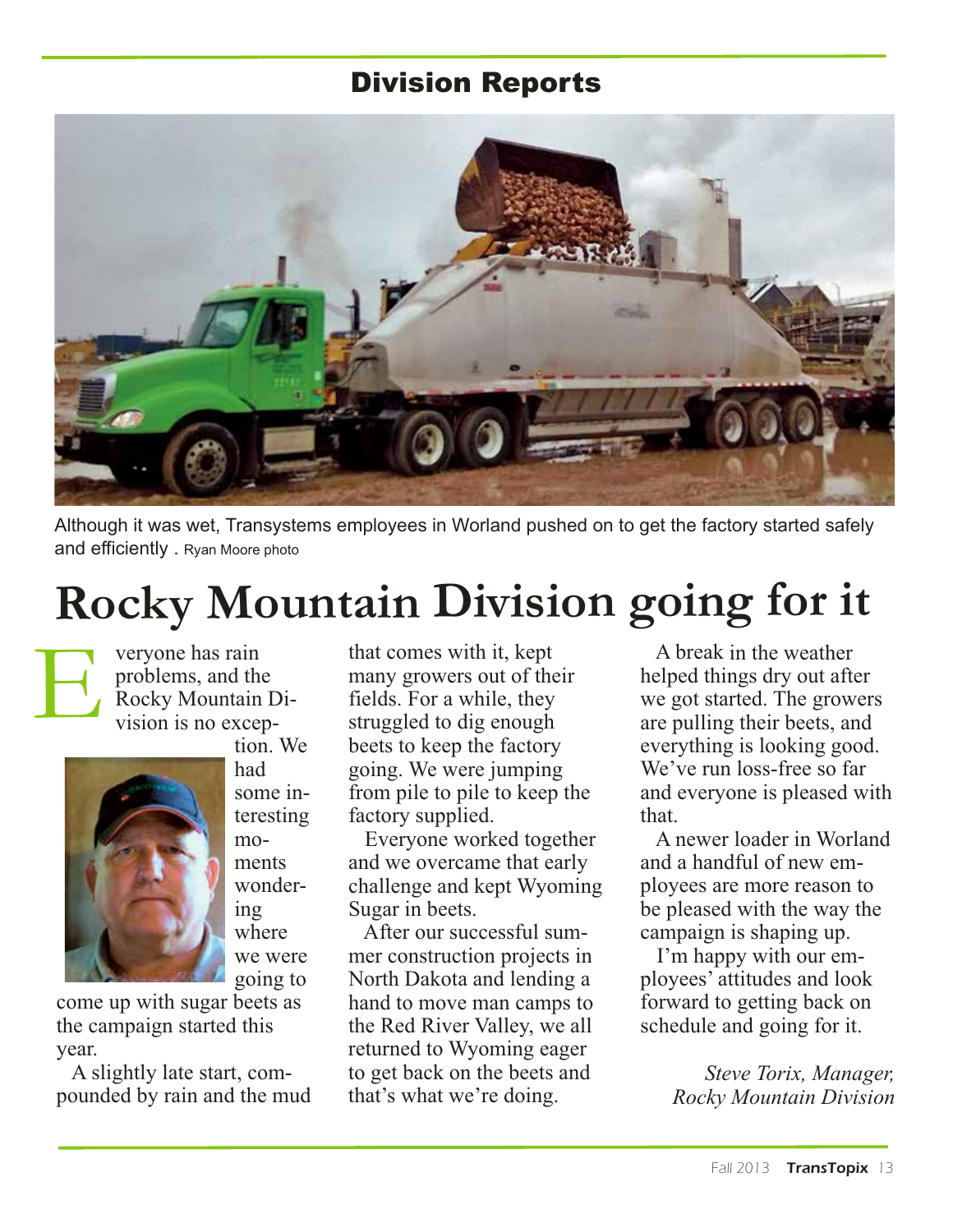# Division Reports **Things are going great in Idaho**

### Brawny harvester struts its stuff

hings are going great in Idaho since harvest started Sept. 19. It is going to be a good season for us and for our customer, The Amalgamated Sugar Company. T

The harvest is coming in with higher tons than we anticipated, which means we



will be hauling more beets and keeping our people on the payroll longer. Our new Terra Dos T3

harvester is running well and drawing a lot of interest from growers. It is a neat deal and is going to work out well. We are on a learning curve with it, that's for sure. We have received great support from the German manufacturer. Holmer sent a team out to show us how to run it when the harvester was delivered this fall. Stephanie Lorenzer, a wizard of a technician, has flown over twice from Ger-



many to help us through the learning process.

The beauty of the harvester is that it replaces an entire crew of workers with one man and a machine. Our operators are new hire Gunnar Cahall, Steve Bellem and Jason Weeks, night supervisor at Twin Falls.

The lumbering machine can cover more than 50 acres a day, defoliating, topping and harvesting beets in a single pass. And it unloads in a mere 45 seconds.

Growers are pleased with the machine because it frees them from the hassle of harvesting and leaves fields in such good condition that they can plant their rotational crop right behind the harvester.

It's a great machine doing a good job for us, but there's always room for innovation. We are headed to Germany this fall to talk about ways to make the harvester even better for growers.

We came into the campaign on the heels of a busy summer. Many of our drivers worked on the Dunn County project in North Dakota. Other employees kept busy on a handful of Knife River jobs closer to home.

Carson Munk has stepped up to become Project Manager in American Falls and is doing a good job.

Thanks to all of our hardworking employees.

> *Kevin Iversen, Vice President and General Manager, Idaho Division*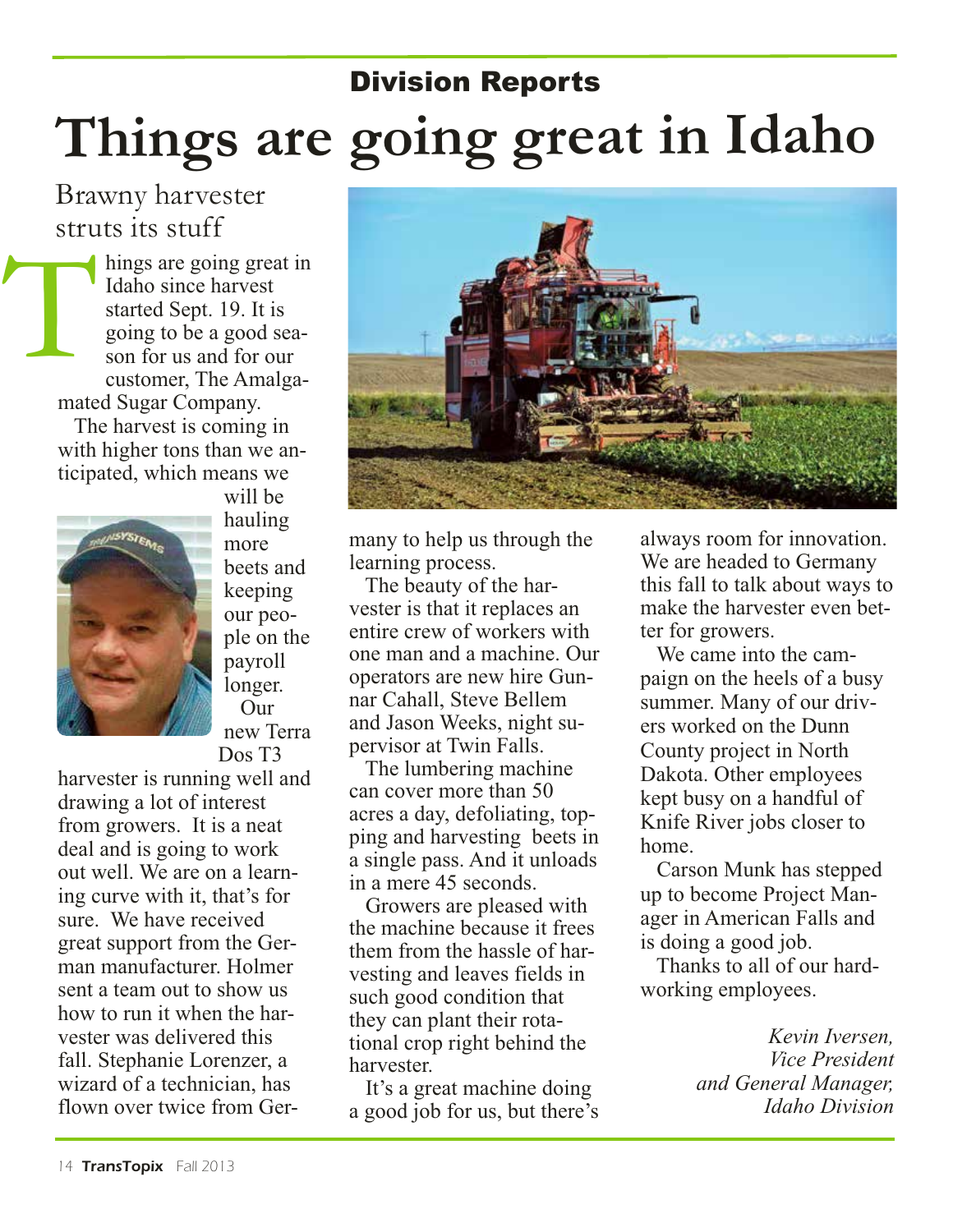### Division Reports









**Top**: A proud crew worked with the harvester during its first days in service. Left to right: Charlie Matthews, Stephanie Lorenzer, Gunnar Cahall and Kevin Iversen. **Far left**: The harvester leaves fields in ready-to-plant condition. **Upper left**: German technician Stephanie at work. **Left:** A bird's eye view from the cab. Rion Sanders photos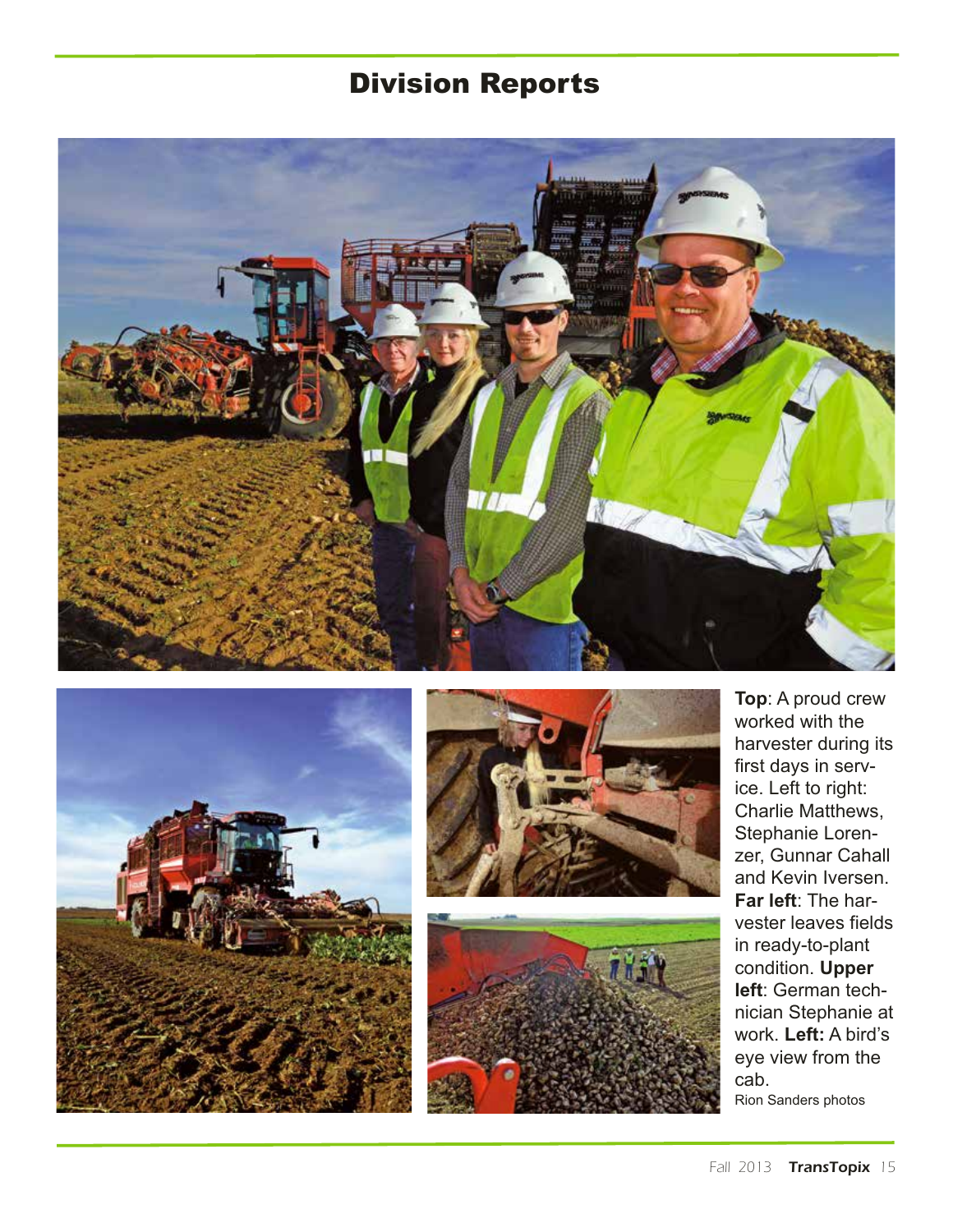# **'Later, wetter and dealing with it'** Division Reports

eather and staffing are the biggest challenges facing the Minnesota Division as the campaign kicks into high gear. W

So far, this year has been



flat-out challenging. It's the kind of year that tells you what you're made of. We got <sup>a</sup> late start, about five

or six weeks later than last year's harvest, and the rain faucet just doesn't want to turn off. We're later and wetter but we're dealing with it. We are "ag" and we deal with "ag."

We had decent numbers in retention of employees. But, because of the late start, we're in head-to-head competition for employees with

construction and other harvest operations.

Drivers are excited about our seven new 2014 Freightliner tractors. The new safety



The Minnesota Division's drivers were pleased to see the seven new 2014 Freightliner tractors put to work on the current campaign. Jessica Harris photo

equipment on the units is amazing, and everyone likes to drive new outfits.

*We're later and wetter but we're dealing with it. We are "ag" and we deal with "ag."*

I can't say enough good things about our administrative staff. I think it's the best administration team in the company. Our billing, pa-

perwork and compliance are always on time and correct. Thanks to Angi, Carlee and Jessica for <sup>a</sup> great job. And thanks, also, to our

seasoned drivers who have joined with our trainers and safety committee to take some 20 new drivers under their wing. They help to get them up to speed.

The maintenance crew, although short one member, has done an excellent job of getting the equipment up and running. We continue to be loss-free in the shop.

Safety grows every day.

*Mike Rood, Manager, Minnesota Division*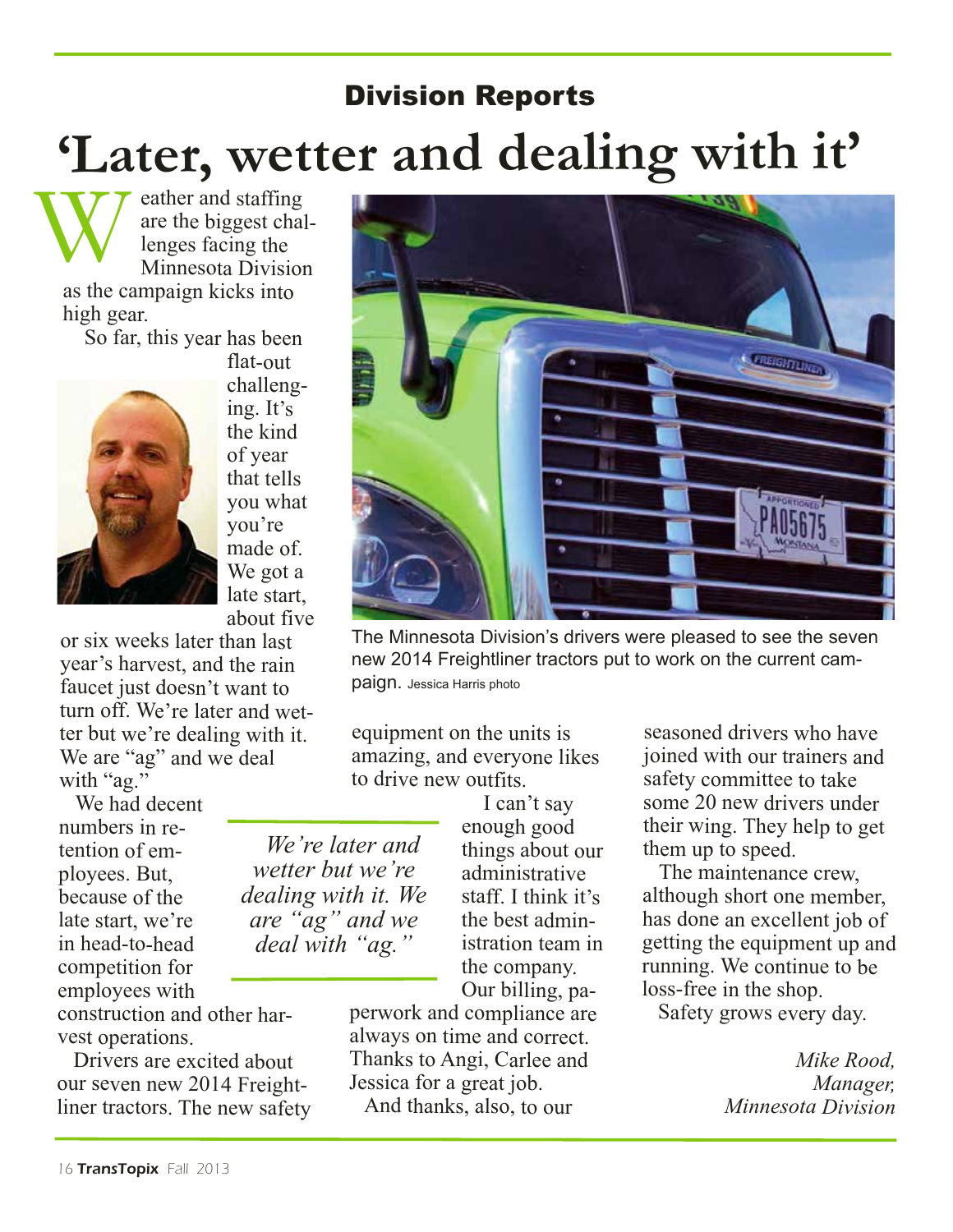### **A summer summary, past and future**

Dunn County work wraps up safely; gearing up for next summer's big project

here was no time to spare between summer construction wrap up and the beginning of the beet harvest this fall. T

The Dunn County and Tobacco Garden projects in North Dakota kept about100 Transystems employees from all divisions working through the summer, booking more than 2 million miles and some 45,000 hours to haul nearly half <sup>a</sup> million tons of construction aggregates.

The summer started well on the Tobacco Garden project.

"We flew through it," Mike Rood, manager of the Minnesota Division which oversaw the Dunn County project, said. "When we transitioned into the Dunn County project, it rained for three and <sup>a</sup> half weeks. That wears on our employees, but they hung in there and saw to it that our commitment was fulfilled.

"Our employees stayed dedicated and on task. It was amazing," he added.

About three dozen

" *Our employees stayed dedicated and on task. It was amazing. ... We have never had a summer job of this duration."*

Transystems employees got bonuses for working the entire length of the projects.

"We have never had <sup>a</sup> summer job of this duration," Mike said. "They were away from home for almost five months. Their willingness to do that, shows they believe in our company."

Employees on the projects also believed in our safety training.

"We spent more time in training on the front side of the project and it paid dividends. <sup>I</sup> couldn't be prouder of how they took the training to heart and worked safely in a dangerous area," Mike said.

The help and welcome provided by Transystems Sidney Project did not go unnoticed.

"We were in Sidney's backyard and Todd Albright and his crew put the welcome mat out for us. They were cordial and helpful," Mike noted.

With more work on the books in that area of North Dakota, our employees now know what to expect when we return. They know the area, the terrain and the risks along the routes. "We will see pretty good numbers and feedback," Mike added.

A seamless transition is expected at the beginning of summer 2014, when Transystems begins work on <sup>a</sup> large North Dakota DOT project, the Watford City bypass. Transystems will be working with <sup>a</sup> longtime partner, Knife River.

"We've done <sup>a</sup> lot of work for them in the past in Idaho, but this is the first time working with their North Dakota offices," Errol Rice, Vice President of Marketing, said.

Wheels start turning on the Watford City project in May and continue through early September 2014.

Transystems drivers will be hauling dry aggregates and base material to <sup>a</sup> stockpile on the project. About 45 drivers will be running day and night. The company hopes to land another similar sized project in the same area and timeframe, keeping many more Transystems drivers behind the wheel year round.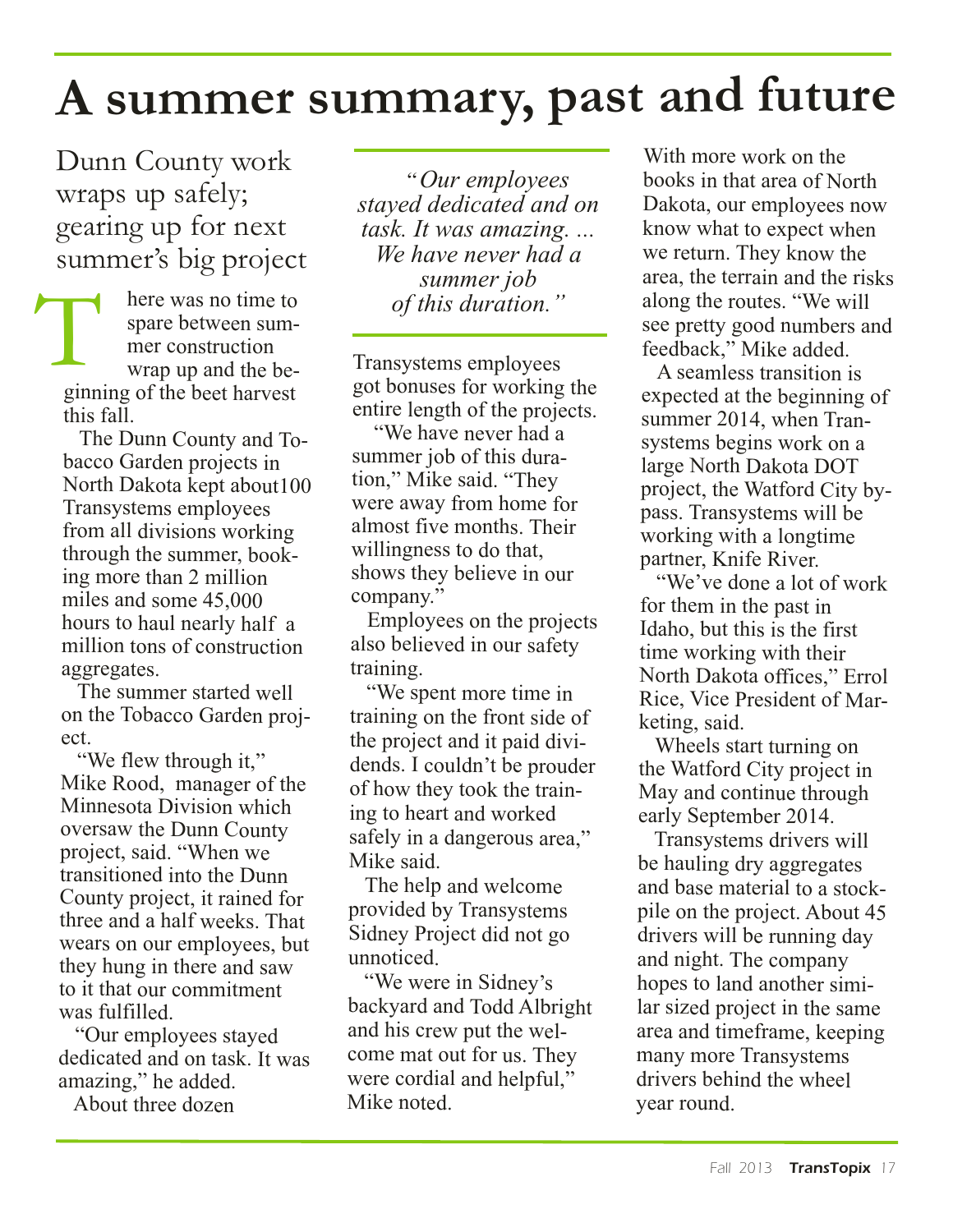# **At work shattering stereotypes**

At Transystems, women are in the workforce at every level

he women of Transystems wear many hats, from receptionist to welder and from Vice President of Finance to loader operator. In this issue and the next, we will shine a light on the women who are shattering stereotypes, working in non-traditional jobs in the company. Presider

### 'Faithfully, every year, I help with the beets'

While truck driving is still a male-dominated profession, there are women behind the steering wheels of Transystems tractors in every division.

Of the estimated 3 million truckers in the country, more than 200,000 of them are women.

Jean Sulzbach of Worland is one of them.

Jean was destined to drive. At the tender age of eight, her father had her driving a horse-drawn hay rake on the family ranch in Nebraska. So it is no surprise that she is right at home behind the wheel of a Transystems tractor pulling a trailer loaded with beets.

She first came to Transystems in 1994 for a short stint



Since 1995, Jean Sulzbach has driven for the Worland sugar beet campaign. Ryan Moore photo

### Editor's note:

This is the first in a series of articles focusing on women in nontraditional roles in the workplace.

on a Holly Sugar project. In the fall of 1995, she drove her first beet campaign and has returned each campaign since.

"Faithfully, every year, I help with the Worland beets," Jean said.

And she is no stranger to Transystems summer construction projects, often traveling to remote locations to drive for the company in the off-season.

She got into trucking after her husband, Norman, was injured at a young age while working in the oilfields of Wyoming. They had spent years moving about, working on ranches and construction projects before they came to Wyoming.

"I loved moving," she said. After Norman's injury, disability checks didn't stretch far. With six children to sup-

See WOMAN'S WORK, next page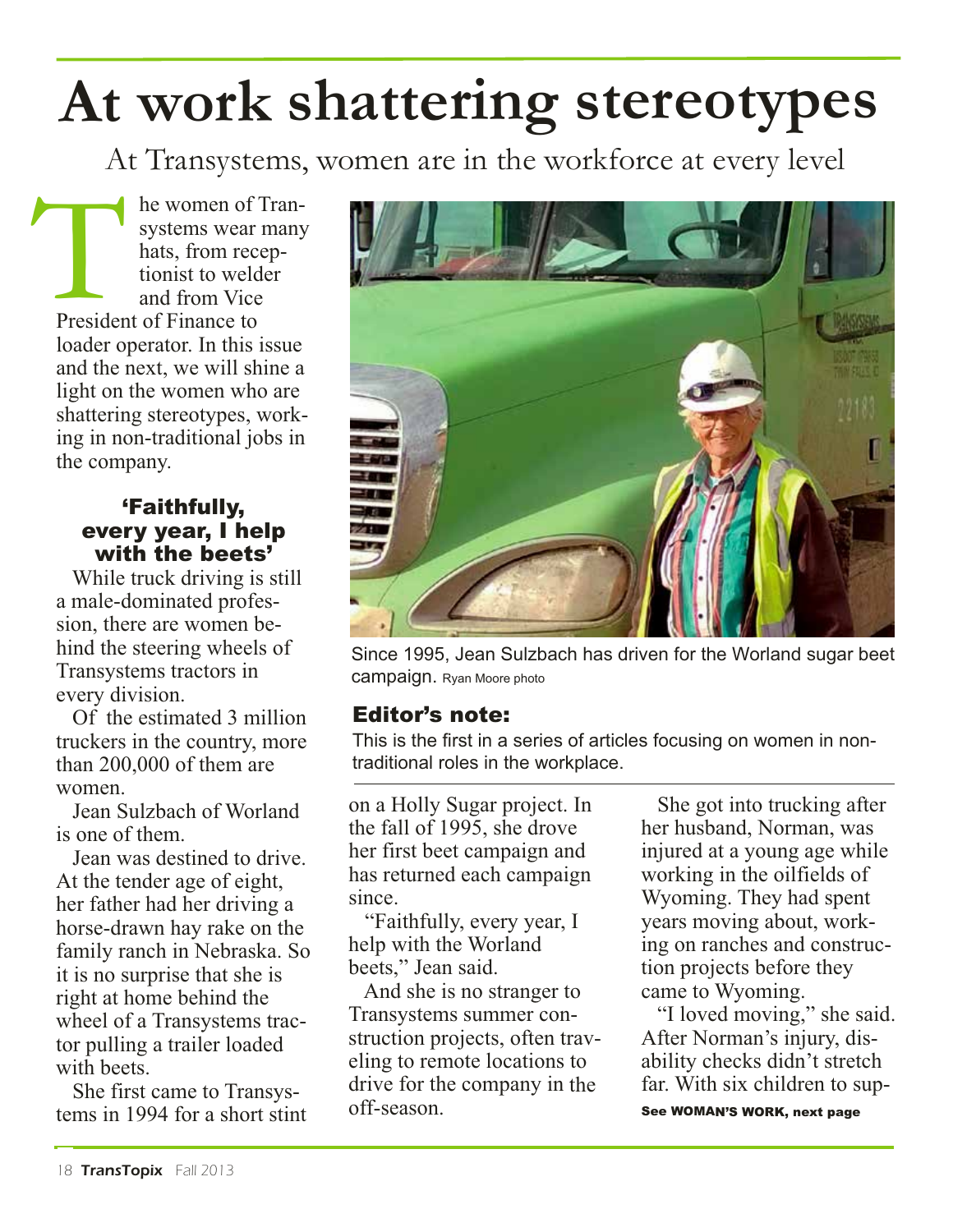# **Woman's work**

Continued from previous page

port, Jean knew she had to find a career.

"A truck driving school was in my backyard. I reasoned with myself: I'd been on big equipment and trucks were big."

Jean was a pioneer at Transystems.

"In my first years at Worland, it was only me and all men driving the trucks. And they were decent and helpful, and I appreciated that."

Another thing Jean appreciates it the company's focus on safety.

"They keep the equipment safe. They stay on top of maintenance and they're good people," she said.

She is often asked if she is ready to take it a little easier and give up driving truck.

"I'm not going to retire. I hear if I work hard, I can get a good job pushing up daisies," she quipped.

"Jean's work ethic is beyond belief, and her skills are right up there next to her work ethic," Steve Torix, Division Manager, said.

#### 'Nice to know they trust your instincts'

Transystems' lone female



Amber Moyer is a loader operator at Drayton. She is the only woman currently running a loader for Transystems.

loader operator took a circuitous route to her career.

Amber Moyer grew up in the small town of Roosevelt, Minn., playing high school hockey in the neighboring town of Warroad where "hockey was more like a religion than a sport." After high school, she went to college, majoring in vocal music with plans to be a music teacher.

When a local businessman needed an operator, he asked her to give it a try. She did and it clicked.

"I like running equipment. I've run excavators, skid steers, dozers and tractors," Amber said.

She was working as a laborer for Transystems in Drayton when a loader operator opening came up. "With my background on other equipment, they gave me a

shot, and the rest is history," she said.

As the night loader operator, she has a lot of responsibility and she likes that.

"Sometimes you're working alone, and it's nice to know that they trust your instincts and judgment," she said. "I get to figure out dispatching of trucks and keep track of which driver is where. If a truck goes down, sometimes I help fix it."

Having a schedule that gives her every other weekend off is another bonus, especially since she's in the midst of wedding planning.

"And I like being the only girl doing this job," she said.

The biggest challenge she faces? In a word: Mud. "We have to run in some pretty tough conditions," she noted.

See WOMAN'S WORK, next page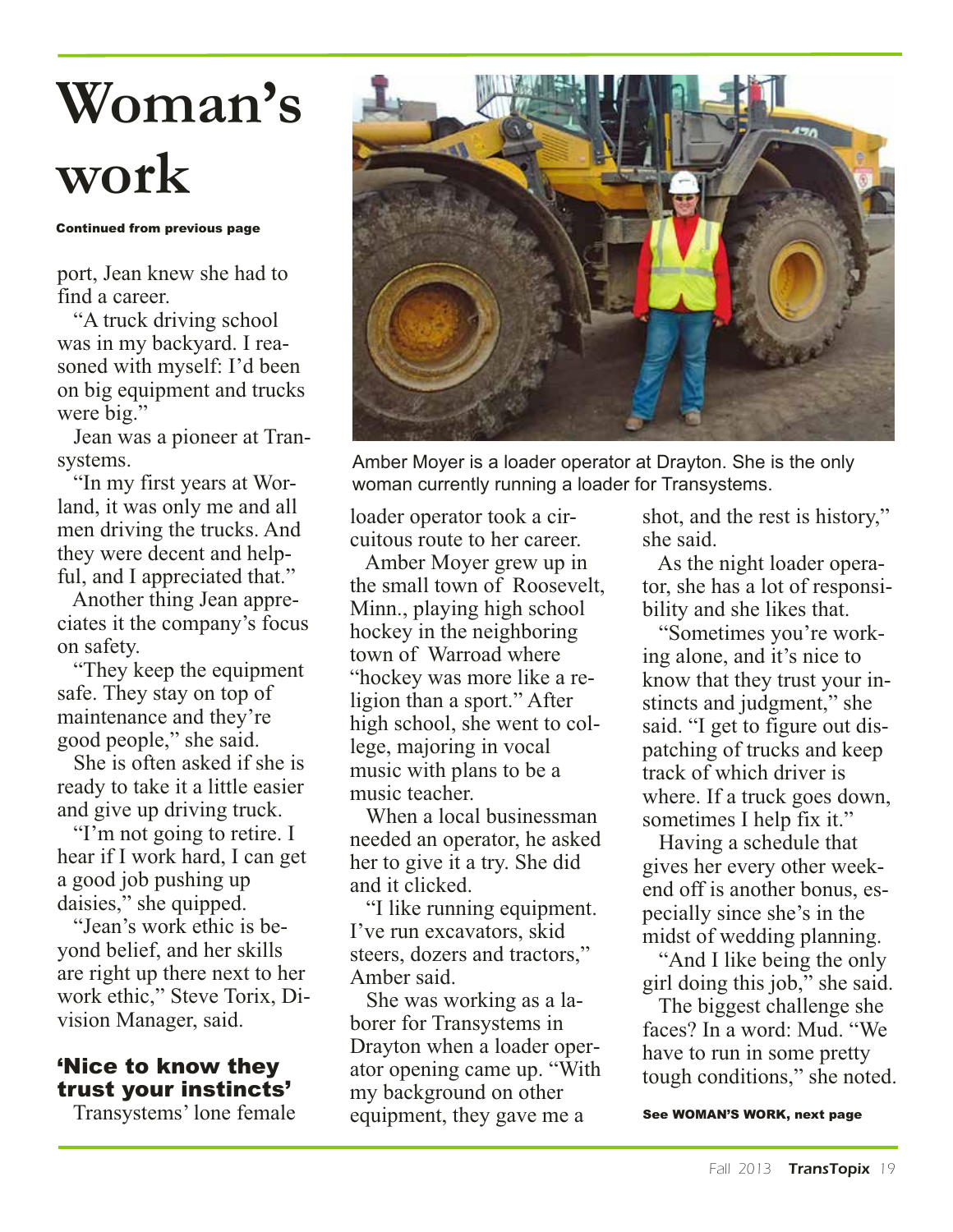### **Woman's work redefined at Transystems**

Continued from previous page

#### Seasonal work works for her

Just down the road in East Grand Forks, LaVonn Bjornson found a company she liked and stuck with it. She began driving truck during the East Grand Forks sugar beet campaign 19 years ago. She was one of two female drivers the year she started.

"Transystems is a good place to work. Everyone, from the managers to the secretaries to the technicians and other drivers is willing to help you out," she said. "That's why I've stayed this long."

LaVonn started out driving the family's farm truck, hauling grain, potatoes and beets.

"Someday, I'll drive a semi," she recalls thinking.

Someday came after her three children were grown, when LaVonn and her husband Kenneth started driving over the road semis almost 25 years ago.

"We drove as a team. We got to see lots of different places, but we were gone too much."

She enjoys working seasonally and having time off during the summer "to catch up on what you missed duing the winter."



**Above**: LaVonn Bjornson enjoys working seasonally so her summers are free. **Below**: Nampa driver Sherri Lankford hauls trailers full of beets in the winter and buses full of tourists in the summer.

When asked what she liked best about her job, her answer was quick, "Driving."

### 'The story of my life'

"Working in a man's world is the story of my life," Nampa driver Sherri Lankford said. She grew up driving trucks, starting with the family trucking business and farm when she was a

See WOMAN'S WORK, next page

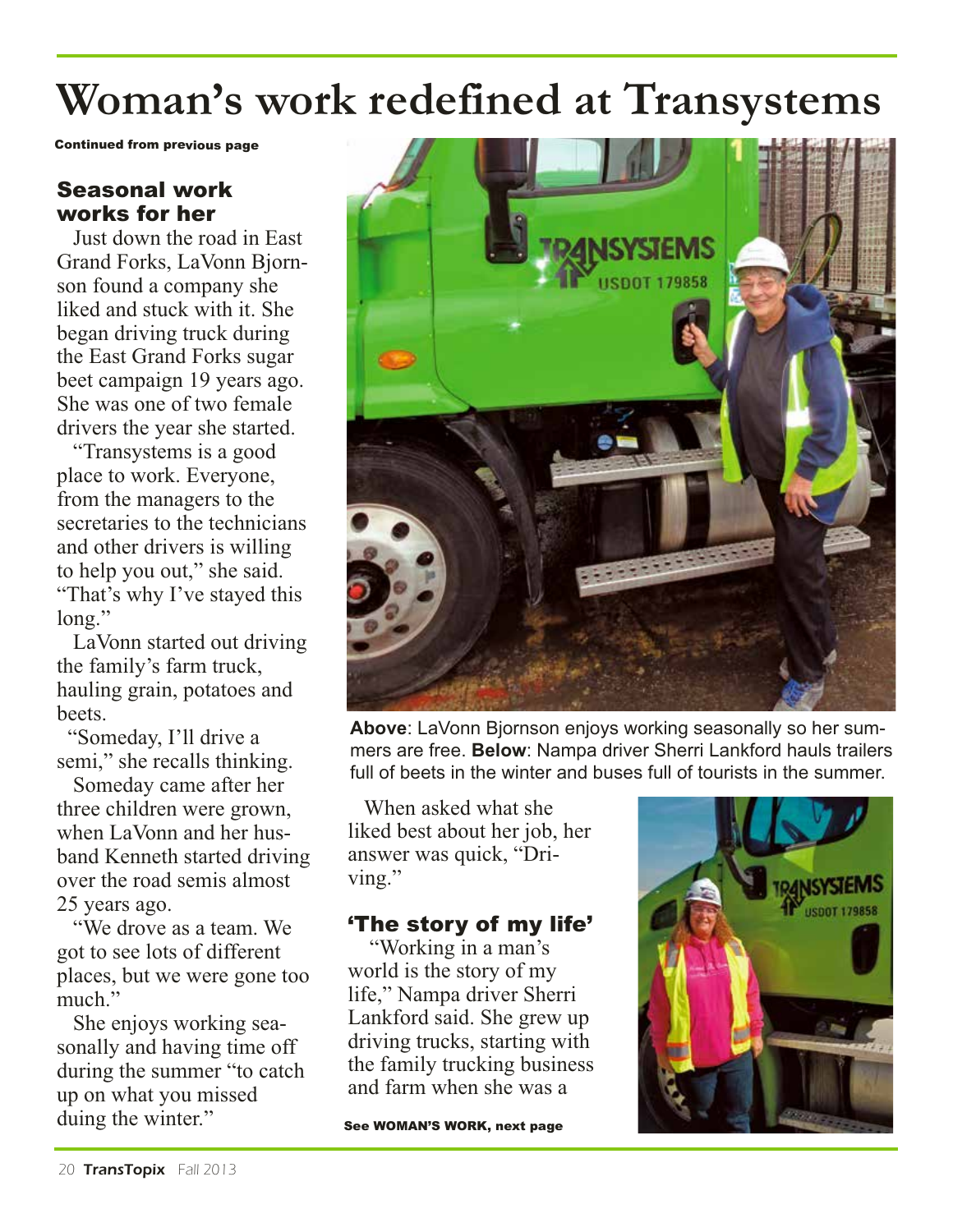# **Woman's work**

#### Continued from previous page

girl and has held a class A license for about as long as she can remember.

When her two daughters were in school, she drove the school bus. Then she moved on to driving buses for the fire crews battling wildfires around the state.

These days, when she's not hauling sugar beets, she hauls tourists all summer

*I really, really like the amazing safety program. It's made me a better driver.*

long to national parks, from Yellowstone to the Black Hills and beyond. "During the beet campaign, it's great to be home every night," she said. The tour bus schedule does not afford her that luxury.

She is gone from the first of May to the end of September, staying every night in a motel and rarely getting a day off.

That's not how it works at Transystems. She works regular hours and has two days off each week to spend time with her three grandsons,



Two Sidney clerks, Christy Dingfelder and Natasha Albright, helped out on the Dunn County work this summer. Jessica Harris photo

who live nearby.

When asked what she liked about her Transystems job, she said, "What don't I like?

"It's a great company to work for. I really like the support system from the managers to other drivers and loader operators. There's mutual respect," she said. "And I really, really like the amazing safety program. It's made me a better driver."

#### One woman, many tasks

It's almost easier to list what Natasha Albright's job does not include than describe what it encompasses.

At the Sidney project, she runs the pull tractor, is a lube tech, handles the parts inventory and ordering, serves as the project's relief clerk and tackles small production issues.

She started with Transystems in American Falls about seven years ago, then moved to Sidney with her family and kept right on working for Transystems.

She enjoys the many different tasks she performs. "I like learning the ins and outs of different jobs and how the company runs," she said.

She is studying for her CDL and hopes to have a long-term career with the company.

Natasha has one daughter, Lexie.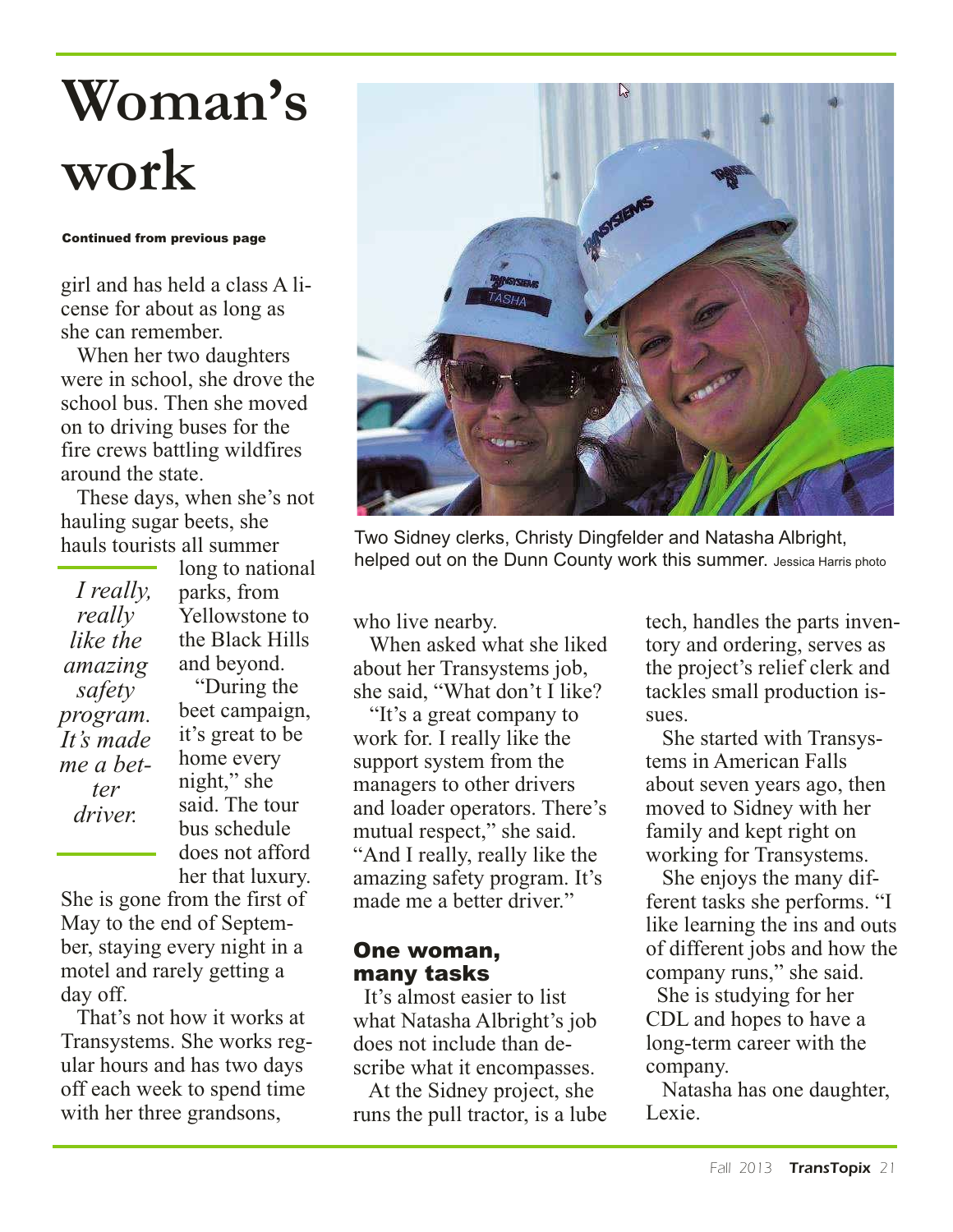### Adminstrative Report **You're the customer, we respect you**

ransystems employees can expect to receive a great deal of respect from the administrative team. This year in August, all of our project and division T

office administrative staff received training on telephone etiquette and how to provide exceptional customer service. When I refer Kari



to customer service, I don't mean just our paying customers, but also our internal customers. Our drivers, loader operators, laborers, technicians, managers and people applying for employment at Transystems are all customers of the ad-

ministrative staff. In the administration department, we show our respect through customer

service. We strive to exceed the expectations of those we work with by our enthusiasm, pleasant and courteous demeanor, and prompt follow up.

Recall the last time you received excellent customer service. I hope you can remember a time at work at Transystems.

*Kari Franks, Senior Administrative Manager Great Falls Service Center*

#### **November**

1. Edward Carlson, Ronald Duarte, Mark Hanson, Edward LaVallie. 2. Danielle McNew, Robert Middlestead, Lee Patterson, Wayne Peterson. 3. Dennis Anderson, Harold Enerson, Cedar Leonard, Edwin Pope, Douglas Torgerson. 4. Michael Russell. 5. Vance Hendrickson, John Jones, Jose Martinez, James Olson, TimorhySproul. 6. Michael Hughley, Gary Lind-gren, Richard Nord, James, Smith. 7. David Moore, Larry Poulton,

8. Dusty Brooks, Nicholas Leach, James Wishart.

9. Tamra Harbaugh, Timothy Rector.

11. Channing Wolfe. 12. Alfred Aragon, Charles Azubuike, Luke Thompson. 13. Gregory Robbins, Delbert Starr, Christopher Van Dyne,

14. Stacy Buchl.<br>15. Mike Ault, Derrek Duden, 15. Mike Ault, Derrek Duden,<br>George Steinetz, Timothy War-<br>ren, Michael Wheeler.

16. Edgar Carranza, Blair<br>Ross.<br>17. Douglas Chutich, Robert<br>Clark, Gary Ward.

18. Ontonio Gallegis Jr., David.<br>Grabow, Jason Mitchell.

19. Margo Barnett, Dwayne

Bratten, James Brock, Gregory Jenson, Samuel Johns, Fred Larson.

20. Nancy Jensen, Christopher Woods. 21. Harriet Anderson, Russell Baker, Brian Clark, Robert Stir-ling, Daniel Thorson, Mark

Unruh. 23. Nicole Lee, Christopher Smith, Larry Wagner, Ricky Walker.

24. Todd Ison, Humberto Morales, Tim Plumley, Sandra

Silva, Lynn Ziebarth. 25. Anthony Lot.

26. Peter Haugen, Scott Peder-<br>son.

27. Robert Amerine, Kylen<br>Hagen.<br>28. Christopher Bly, Howard<br>Mather, Leo Monson. 29. Bill Florence, Thomas<br>Gustafson, Echo Jackson, Michael Thompson.

30. Dale Gunufson, Michael<br>McIntire, Suzanne Spade,<br>Steven Trowbridge. **December**

1. Corey Burrup, Alan Counts,<br>Ronald Schlaht.<br>2. Todd Albright, Keith Boerner,<br>Lee Eken.<br>3. Michael Cooper, Wayne<br>Dart uan.<br>4. Todd Dahl, Travis Hardy,<br>Russel Oyler, Peter Sandoval. 5. Trent Knutson.<br>6. Jason Hass, Noe Quintero,<br>Richard Trapp.

7. Douglas Hicks, Timothy Tauber. 8. Colten Christensen, Alan Larsen, Lyle Wang. 9. Duane Alldredge, Aaron Woolman. 10. Charles Kopacek. 12. David Crawford, Darla Deane, Jay Merritt, Curran Rice, Tracy Ridley, Gerald Riopelle, Dennis Sullivan. 13. Thomas Beitz, Steven Fazekas, Richard Holmgren, Kelvin Iverson, Tamara Metcalf, Robert Miller, Eric Prynn. 14. Joseph Phillipp. 15. Kimberly Dilworth, Robert Hill, Gary Roehl. 16. Norman Church, Steve Dillow, David Gausman, Adam<br>Newton, Lucas Slagter. 17. Gabriel Morales, Todd Wal-<br>Ium.<br>18. Cindy Fuglem, Ronald Mc-<br>Gregor, Roy Moad, Michael<br>Wilson. 19. Stephen Bellem, Kieth Cummins, Leland Peterson.<br>20. Steven Herbst.<br>21. John Hatch, Gregory Mar-<br>lette, Floyd Moseley, Joseph<br>Murrav. 22. Lawrence Gangle, Bryan Gordon, Terry Nelson. 23. Charles Christians, Catherine Chutich. 24. Jesus Escobar, Jose Gar-cia, Ifrael Robles, Tyrell Thomas. 25. Jayme Bohman, William Morrison, Michael Sener. 26. Gunnar Cahall. **Happy birthday!**

27. Bill Cullum, Dean Helm, Es-<br>treberto Loya, Denis Taylor.<br>28. Richard Archibeque.<br>29. Douglas Greeley, Roger<br>Mott, Nichole Peichel.<br>30. Jaide Schoenen, Allan<br>Smith.<br>31. Carlys Johnson, Michael

Ryan, Armandina Salinas,

#### **January**

1: Robert Chamber, Dennis Hoffman, AbdirahmanMahamed, Ben Purrington, Alejan-dro, Sandoval, Gilbert Spillum. 2: Bill Baxter 3: Ronnie Dietz, Shawn Geist,<br>Cecil Napier, Steve Nikkel, Sean O'Donahue.<br>4. Faustino Rosas, Michael<br>Stratton, Gaylord Young. 5. Robby Bakken, Robert Rich. 6. Penny Hoover, David Needham. 7. Michael Hanson, Hamed Mujic. 8. Marla Braff, Mahonri Crane, Jodie Hunt, David Smith, Thomas Wallace. 9. Kirk Gunnell, Ivan Nanney. 10. Rich Carl, Charles Loyd. 11, Higinio Apaza-Vilca, Humberto Flores, Virgil Purrington. 12. Ronald Goroski. 13. Joshua Fetzer, Kevin Iversen, Joshua Roth, Darrel Simonson.<br>14. Dorothy Beasley, Jeffrey<br>Breeding, Danielle Clark, Billy Murphy.

15. Clayton Aafedt, AlfredVecchio. Barbara Zavala. 16. Douglas Archibald, Vincent Rucker, Denise Villanueva. 17. Johathan Carpenter, Bonnie Hofmeister, Raymond Kasprowicz 18. Melvin Brady, Jaime Brown, John McCann, Andrew Rademacher. 19.Charles Bammert, Anthony Clapier, Sandra Richard, Nolan Teel. 20. John Bannert. 21. Julie Douthit, Lori Mullins. 22. Jason Birrer, Alvin Borman, Rodney Hobbs, Kenneth Lancaster, Brandon Nice, Jeffrey<br>Olson. 23. Tammy Halldorson, Jim<br>Hardenbrook, Verl Hunter,<br>Patrick Paulson.<br>24. William Bowe Jr., Duane<br>Johnson, Richard Jnes, Jim<br>Stickney. 25. Eugene Hopwood, Frank<br>Morin, Asael Simmons, Jospeh<br>Stritenberger. Stritenberger. 26. Kirk Ellingford, Jeff Primus. 27. Jerry Loveless, Ronald Weir. 28. Dion Lagunas, Paul Monley, Jean Sulzbach. 29. Lewis Maynard, Hartzell Phillips, Keith Shuck, Norval Staples. 30. Rocky Braegger, Ryan Fiala, Francisco Martinez, Walter Robinson. 31. Jon Goedert, Anglea McEntarfer, Shane Shell.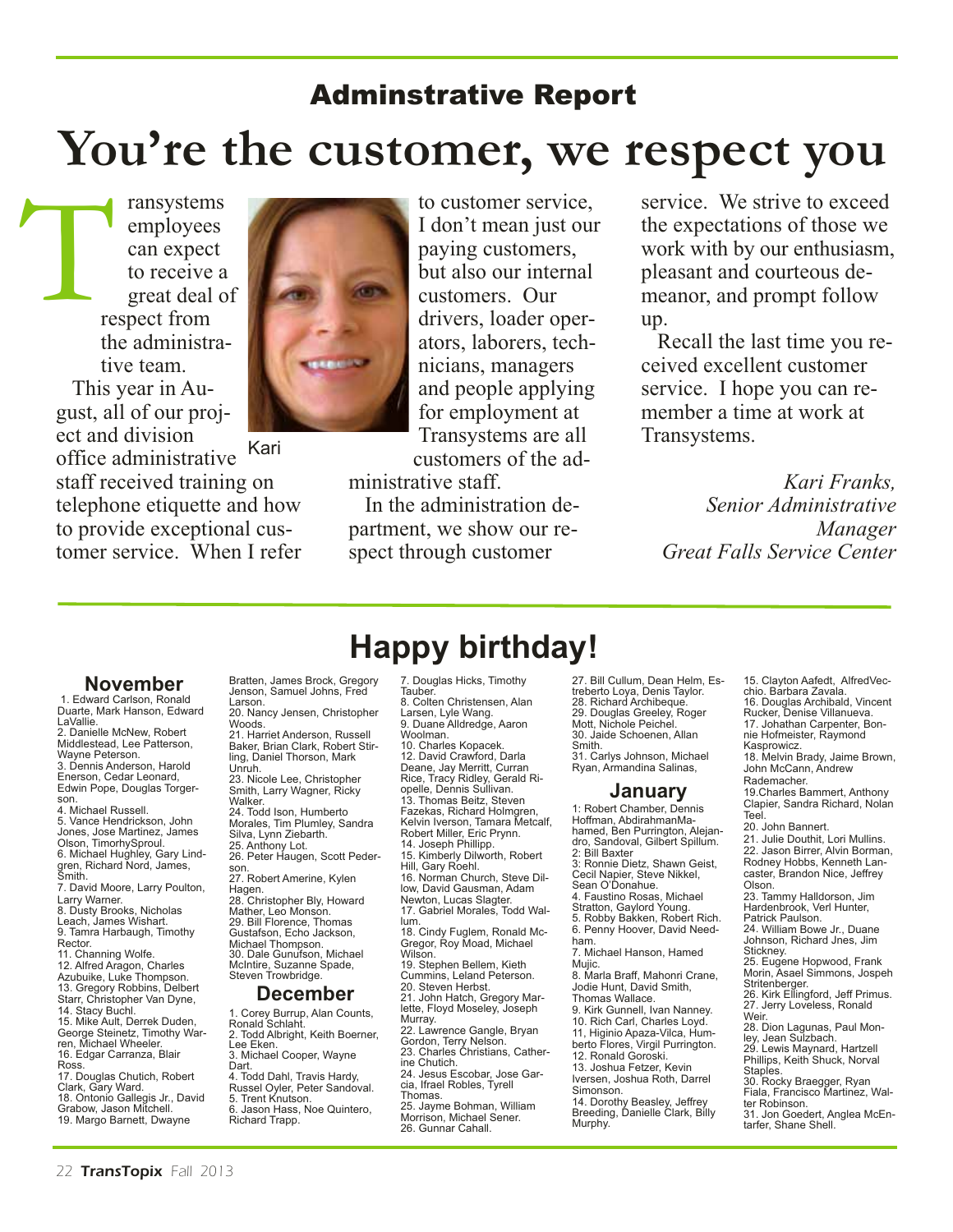### Good news **Community boosters busy this summer**

o matter where they live, members of the Transystems family pitch in to make their communities better. their comm

Here's a sampling of the good things we've been up to.

A little rain did not stop accounts receivable manager **Barb Albro** from bicycling 63 miles to raise \$1,600 for Special Olympics in a summer fund raiser in Great Falls. "I made some new friends and had a great time," Barb said.



Barb Albro, left, and Jena Lawson, Special Olympics Montana Athlete of 2012, took part in a bicycle ride to raise money for Special Olympics. Photo courtesy Special Olympics

**Nolan Teel**, Shuttle Manager based at the Great Falls Service Center, has been ap-



Transystems employees Nathan Viergutz and Josh Kayl presented a new specialized saw to EGF Fire Chief Gary Larson and Paul Hanson, EGF Fire Department engineer.

pointed as a commander of the Montana Civil Air Patrol, which provides aerospace education, cadet programs and emergency services.

Idaho Division Vice President and General Manager **Kevin Iversen** was appointed to the Idaho Trucking Advisory Council as a director in the summer of 2013.The Trucking Advisory Council advises the Idaho Department of Transportation on truck transport issues. Kevin was also appointed as a director of the Idaho Trucking Association. ITA is an industry group that works to promote a safe and efficient transportation system in Idaho.

### **Donation**

In the Red River Valley, Transystems donated a Vent Master saw to the East Grand Forks Fire Department. The saw has special carbide blades designed to decrease the time it takes to cut into roofs to create ventilation points. It also can be used to cut through walls to help free trapped fire fighters or fire victims.

### Engaged

Drayton employee Amber Moyer and Nathanial Brown are planning a December 2014 wedding. Amber is the night loader operator at Drayton and Nathanial is a farmer.